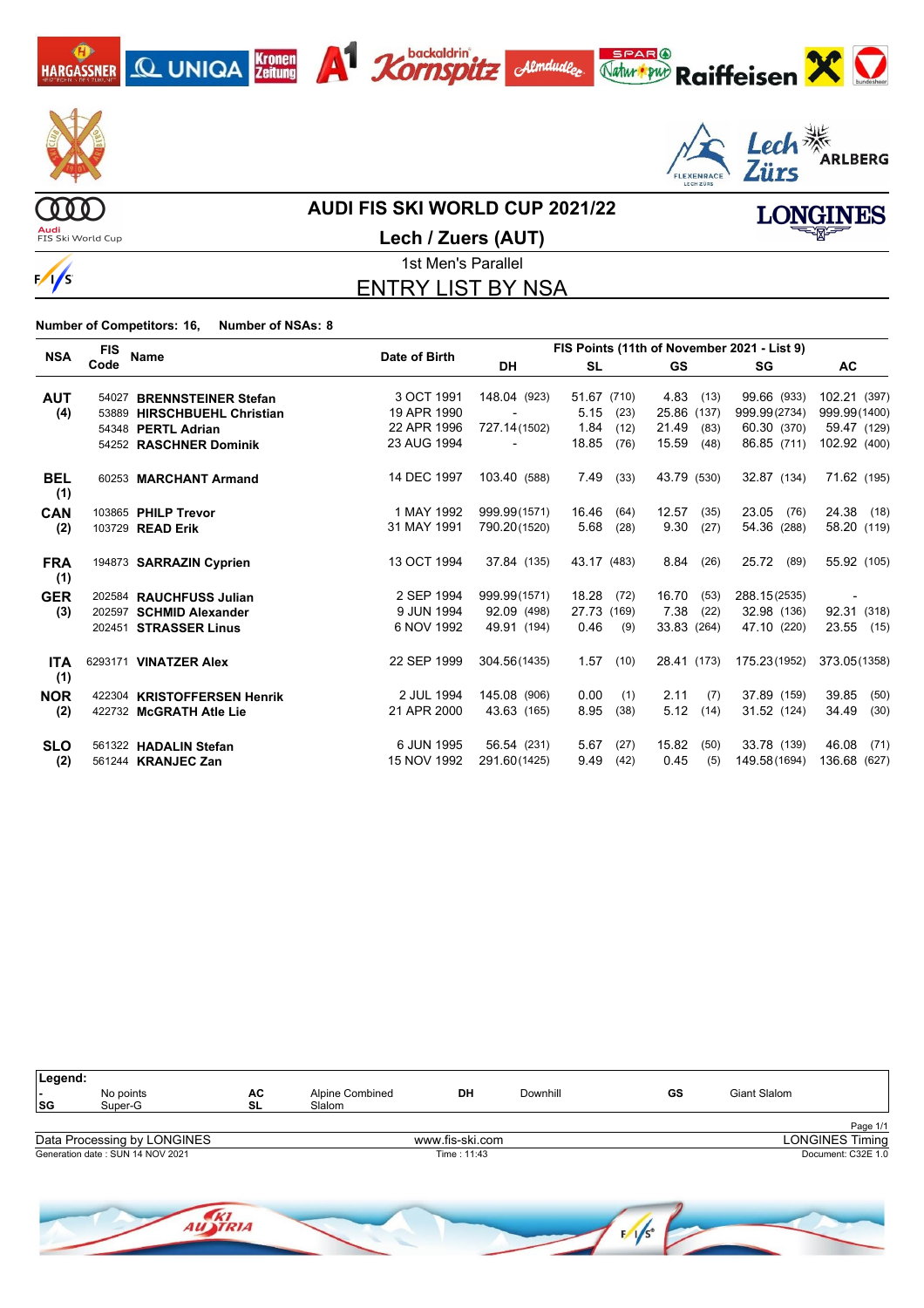





**Lech / Zuers (AUT)**









**Audi**<br>FIS Ski World Cup

# **AUDI FIS SKI WORLD CUP 2021/22 LONGINES**

|            |     |                    |                                         | 1st Men's Parallel      |            |                        |                 |               | <b>SUN 14 NOV 2021</b> |
|------------|-----|--------------------|-----------------------------------------|-------------------------|------------|------------------------|-----------------|---------------|------------------------|
| $\sqrt{s}$ |     |                    |                                         |                         |            | <b>OFFICIAL RESULT</b> |                 |               | Start Time 16:00       |
| Rank       | Bib | <b>FIS</b><br>Code | <b>Name</b>                             | Year of<br><b>Birth</b> |            | <b>NSA Level</b>       | <b>Net Time</b> | Qual.<br>Time | Ski                    |
| 1          | 15  | 53889              | <b>HIRSCHBUEHL Christian</b>            | 1990                    | AUT        | <b>Big Final</b>       | 45.30           | 46.02         | Rossignol              |
| 2          | 1   | 54252              | <b>RASCHNER Dominik</b>                 | 1994                    | <b>AUT</b> | <b>Big Final</b>       | 45.28           | 45.58         | Rossignol              |
| 3          | 4   | 422732             | <b>McGRATH Atle Lie</b>                 | 2000                    | <b>NOR</b> | <b>Small Final</b>     | 45.40           | 45.72         | Head                   |
| 4          | 3   | 422304             | <b>KRISTOFFERSEN Henrik</b>             | 1994                    | <b>NOR</b> | <b>Small Final</b>     | 45.55           | 45.70         | Rossignol              |
| 5          | 10  | 103865             | <b>PHILP Trevor</b>                     | 1992                    | CAN        | 5th/6th place          | 45.49           | 45.96         | Rossignol              |
| 6          | 5   | 54348              | <b>PERTL Adrian</b>                     | 1996                    | <b>AUT</b> | 5th/6th place          | DNF/23.05       | 45.84         | Voelkl                 |
| 7          | 6   | 103729             | <b>READ Erik</b>                        | 1991                    | CAN        | 7th/8th place          | 45.58           | 45.86         | Atomic                 |
| 8          | 9   | 561322             | <b>HADALIN Stefan</b>                   | 1995                    | <b>SLO</b> | 7th/8th place          | 47.72           | 45.95         | Rossignol              |
| 9          | 8   | 202584             | <b>RAUCHFUSS Julian</b>                 | 1994                    | <b>GER</b> | 1/8th                  | 45.35           | 45.90         | Rossignol              |
| 10         | 2   | 561244             | <b>KRANJEC Zan</b>                      | 1992                    | <b>SLO</b> | 1/8th                  | 45.99           | 45.62         | Rossignol              |
| 11         | 14  | 54027              | <b>BRENNSTEINER Stefan</b>              | 1991                    | AUT        | 1/8 <sub>th</sub>      | 46.06           | 46.01         | Fischer                |
| 12         | 7   | 202451             | <b>STRASSER Linus</b>                   | 1992                    | GER        | 1/8th                  | 46.34           | 45.87         | Rossignol              |
| 13         | 11  | 6293171            | <b>VINATZER Alex</b>                    | 1999                    | <b>ITA</b> | 1/8th                  | 46.35           | 45.96         | Nordica                |
| 14         | 12  | 202597             | <b>SCHMID Alexander</b>                 | 1994                    | <b>GER</b> | 1/8th                  | DNF/22.76       | 45.97         | Head                   |
| 15         | 13  | 194873             | <b>SARRAZIN Cyprien</b>                 | 1994                    | <b>FRA</b> | 1/8th                  | DNF/22.90       | 46.01         | Rossignol              |
| 16         | 16  | 60253              | <b>MARCHANT Armand</b>                  | 1997                    | <b>BEL</b> | 1/8th                  | 22.71/DNF       | 46.02         | Salomon                |
| 17         | 51  | 221213             | <b>RAPOSO Charlie</b>                   | 1996                    | <b>GBR</b> | Qualification          | 46.05           |               | Rossignol              |
| 18         | 19  | 194935             | <b>FAVROT Thibaut</b>                   | 1994                    | <b>FRA</b> | Qualification          | 46.09           |               | Dynastar               |
| 19         | 31  | 193967             | <b>MUFFAT-JEANDET Victor</b>            | 1989                    | <b>FRA</b> | Qualification          | 46.11           |               | Salomon                |
| 20         | 9   | 511852             | <b>CAVIEZEL Gino</b>                    | 1992                    | SUI        | Qualification          | 46.12           |               | Dynastar               |
| 21         | 15  | 501898             | <b>ROENNGREN Mattias</b>                | 1993                    | <b>SWE</b> | Qualification          | 46.13           |               | Head                   |
| 22         | 36  | 511867             | <b>NOGER Cedric</b>                     | 1992                    | SUI        | Qualification          | 46.17           |               | Kaestle                |
| 23         | 22  | 421669             | <b>NESTVOLD-HAUGEN Leif</b><br>Kristian | 1987                    | <b>NOR</b> | Qualification          | 46.18           |               | Head                   |
| 24         | 2   | 380335             | <b>ZUBCIC Filip</b>                     | 1993                    | CRO        | Qualification          | 46.22           |               | Atomic                 |
| 25         | 50  | 54471              | <b>DORNER Thomas</b>                    | 1998                    | <b>AUT</b> | Qualification          | 46.23           |               | Rossignol              |
| 26         | 33  | 6291430            | <b>MAURBERGER Simon</b>                 | 1995                    | <b>ITA</b> | Qualification          | 46.24           |               | Atomic                 |
| 27         | 44  | 6300451            | <b>KATO Seigo</b>                       | 1998                    | <b>JPN</b> | Qualification          | 46.26           |               | Atomic                 |
| 28         | 39  | 511863             | <b>SETTE Daniele</b>                    | 1992                    | SUI        | Qualification          | 46.29           |               | Fischer                |
| 29         | 38  | 54359              | <b>FEURSTEIN Patrick</b>                | 1996                    | AUT        | Qualification          | 46.35           |               | Rossignol              |
| 30         | 32  | 990048             | <b>BORSOTTI Giovanni</b>                | 1990                    | <b>ITA</b> | Qualification          | 46.40           |               | Rossignol              |
| 31         | 5   | 202437             | <b>LUITZ Stefan</b>                     | 1992                    | GER        | Qualification          | 46.43           |               | Head                   |
| 32         | 40  | 6291725            | <b>ZINGERLE Hannes</b>                  | 1995                    | ITA        | Qualification          | 46.43           |               | Rossignol              |
| 33         | 18  | 481730             | <b>KUZNETSOV Ivan</b>                   | 1996                    | <b>RUS</b> | Qualification          | 46.47           |               | Atomic                 |
| 34         | 28  | 6190403            | <b>NOEL Clement</b>                     | 1997                    | <b>FRA</b> | Qualification          | 46.52           |               | Dynastar               |
| 35         | 37  | 481103             | <b>ANDRIENKO Aleksander</b>             | 1990                    | <b>RUS</b> | Qualification          | 46.52           |               | Rossignol              |
|            |     |                    |                                         |                         |            |                        |                 |               |                        |

SUN 14 NOV 2021 / Lech / Zuers (AUT) / 0002 Page 1/2<br>
Data Processing by LONGINES Timing Page 1/2 Data Processing by LONGINES www.fis-ski.com

Generation date : SUN 14 NOV 2021 Time : 17:20 Document: C75P3 1.0

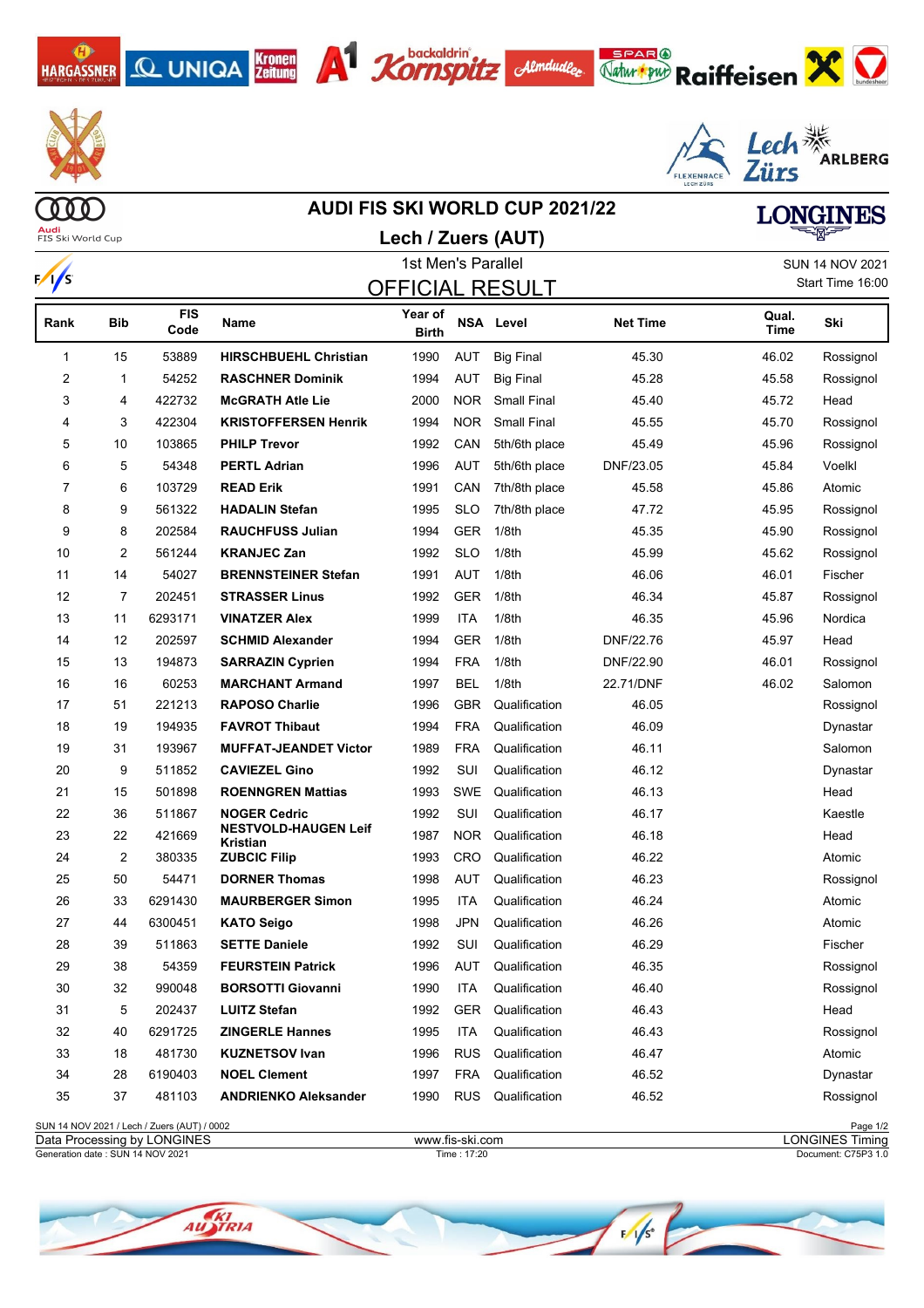### **AUDI FIS SKI WORLD CUP 2021/22**

### **Lech / Zuers (AUT)**



| FIS SKI VVORIG CUP |            |                    |                            | Lecit / Zuels (AUT)     |                        |                  |                 |               |           |  |  |  |  |
|--------------------|------------|--------------------|----------------------------|-------------------------|------------------------|------------------|-----------------|---------------|-----------|--|--|--|--|
|                    |            |                    |                            |                         | <b>SUN 14 NOV 2021</b> |                  |                 |               |           |  |  |  |  |
| $\sqrt{s}$         |            |                    |                            |                         | Start Time 16:00       |                  |                 |               |           |  |  |  |  |
| Rank               | <b>Bib</b> | <b>FIS</b><br>Code | <b>Name</b>                | Year of<br><b>Birth</b> |                        | <b>NSA Level</b> | <b>Net Time</b> | Qual.<br>Time | Ski       |  |  |  |  |
| 36                 | 6          | 54444              | <b>GSTREIN Fabio</b>       | 1997                    | <b>AUT</b>             | Qualification    | 46.53           |               | Atomic    |  |  |  |  |
| 37                 | 8          | 990116             | de ALIPRANDINI Luca        | 1990                    | <b>ITA</b>             | Qualification    | 46.56           |               | Salomon   |  |  |  |  |
| 38                 | 17         | 180666             | <b>TORSTI Samu</b>         | 1991                    | <b>FIN</b>             | Qualification    | 46.56           |               | Head      |  |  |  |  |
| 39                 | 41         | 512082             | <b>REYMOND Marco</b>       | 1994                    | SUI                    | Qualification    | 46.61           |               | Rossignol |  |  |  |  |
| 40                 | 24         | 502015             | <b>JAKOBSEN Kristoffer</b> | 1994                    | <b>SWE</b>             | Qualification    | 46.63           |               | Fischer   |  |  |  |  |
| 41                 | 46         | 202829             | <b>GRATZ Fabian</b>        | 1997                    | <b>GER</b>             | Qualification    | 46.67           |               | Fischer   |  |  |  |  |
| 42                 | 43         | 400237             | <b>MEINERS Maarten</b>     | 1992                    | <b>NED</b>             | Qualification    | 46.72           |               | Rossignol |  |  |  |  |
| 43                 | 57         | 151060             | <b>PAULUS Daniel</b>       | 1994                    | <b>CZE</b>             | Qualification    | 47.00           |               |           |  |  |  |  |
| 44                 | 55         | 561435             | <b>AZNOH Rok</b>           | 2002                    | <b>SLO</b>             | Qualification    | 47.04           |               | Atomic    |  |  |  |  |
| 45                 | 54         | 512116             | <b>GUT lan</b>             | 1995                    | LIE                    | Qualification    | 47.12           |               |           |  |  |  |  |
| 46                 | 48         | 700879             | <b>ZAMPA Andreas</b>       | 1993                    | <b>SVK</b>             | Qualification    | 47.13           |               | Salomon   |  |  |  |  |
| 47                 | 47         | 780023             | <b>DRUKAROV Andrej</b>     | 1999                    | LTU                    | Qualification    | 47.19           |               | Rossignol |  |  |  |  |
| 48                 | 53         | 430633             | <b>JASICZEK Michal</b>     | 1994                    | POL                    | Qualification    | 47.42           |               | Nordica   |  |  |  |  |
|                    |            |                    |                            |                         |                        |                  |                 |               |           |  |  |  |  |

49 42 221223 **MAJOR Billy** 1996 GBR Qualification 47.54 Fischer

 194364 **PINTURAULT Alexis** 1991 FRA Qualification DNF Head 512301 **SIMONET Livio** 1998 SUI Qualification DNF Rossignol 422507 **HAUGAN Timon** 1996 NOR Qualification DNF Head 54170 **MATT Michael** 1993 AUT Qualification DNF Rossignol

**KREITFUSS**<br>
KAMMERLANDER Simon 1992 BOL Qualification DNF DNF

<sup>56</sup> <sup>54106</sup> **BREITFUSS**

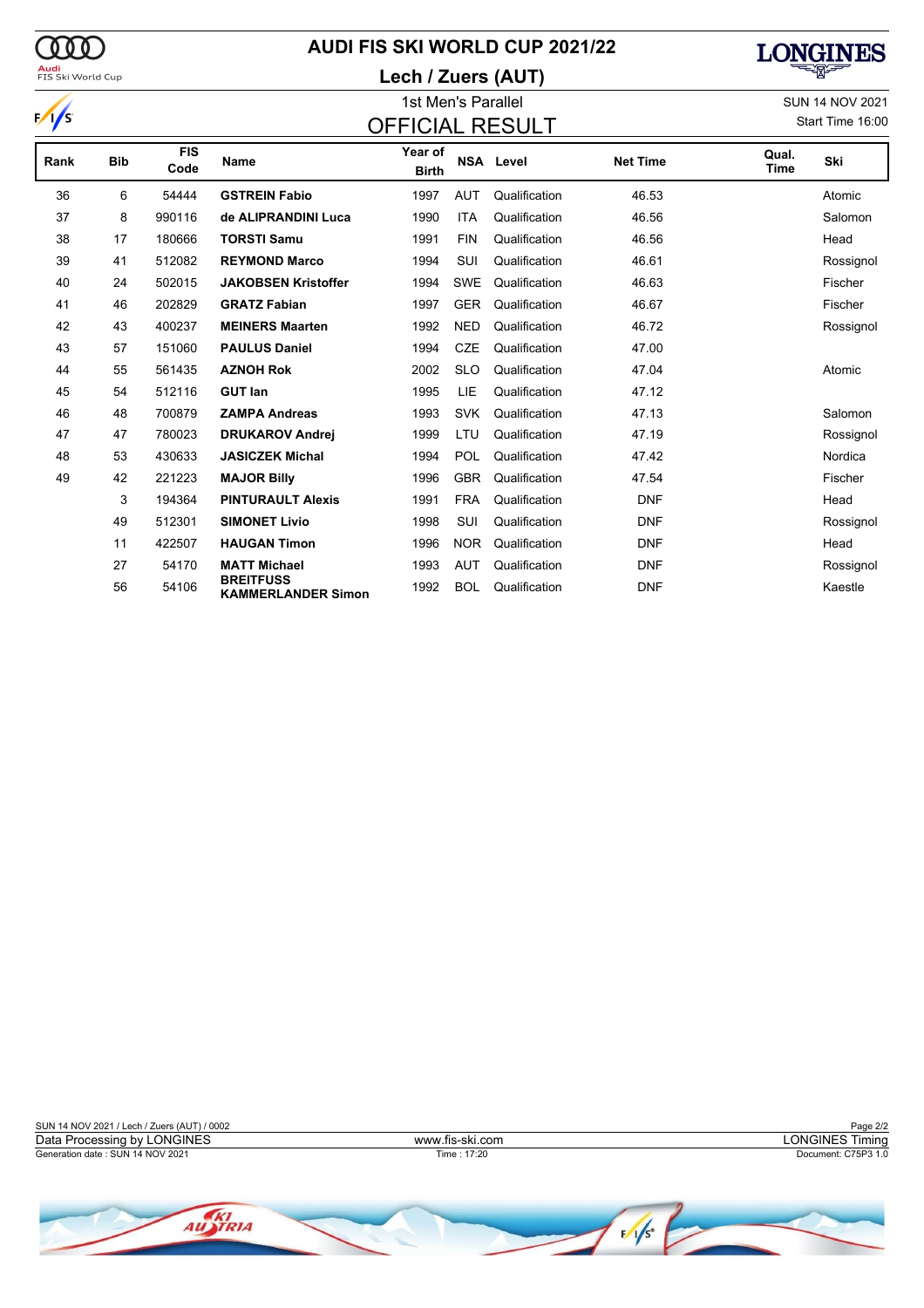



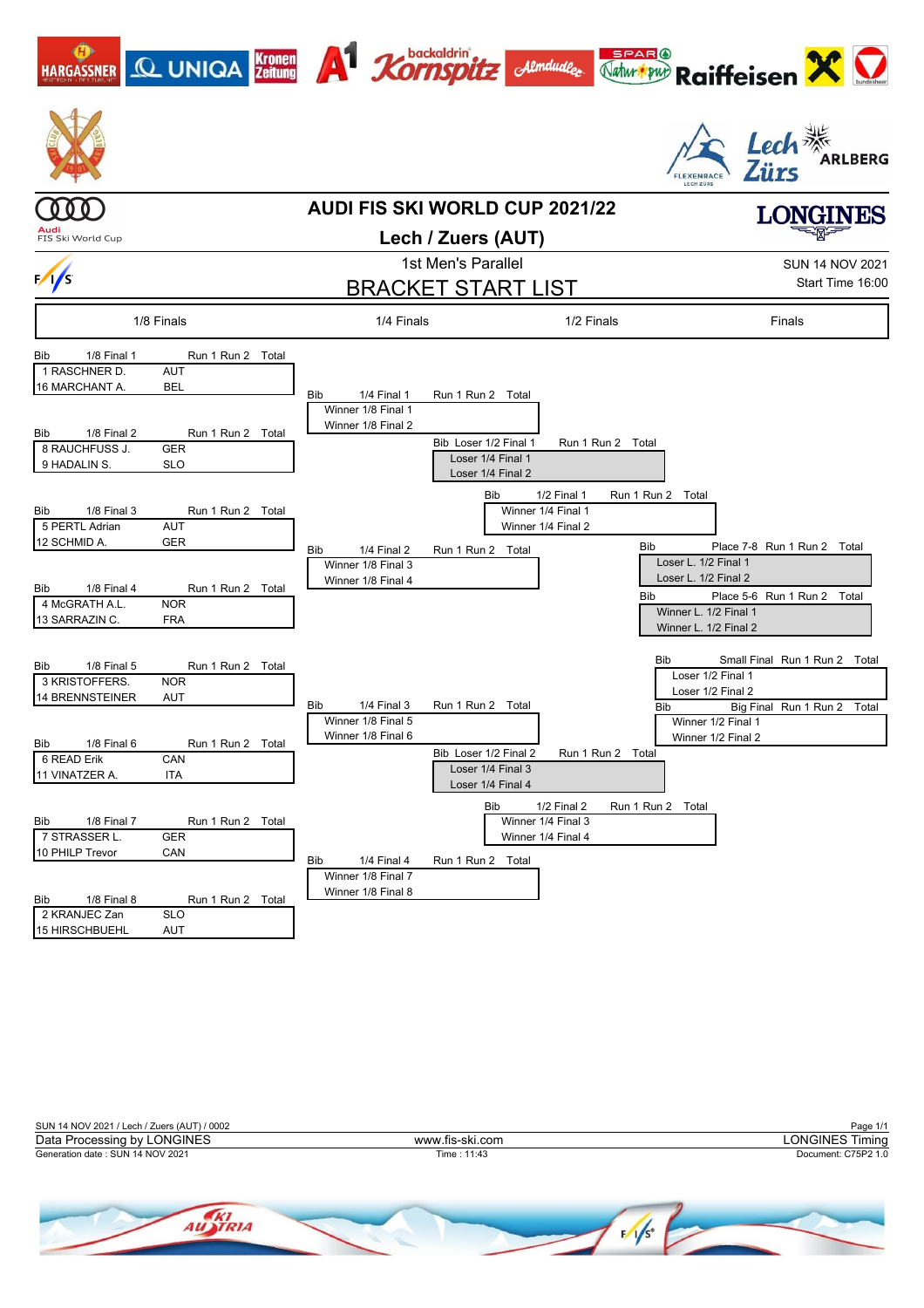| <b>Q UNIQA</b> Kronen<br><b>HARGASSNER</b>                                                                                                                                                                                                                                   | <b>A</b> <i><b>Xornspitz</b></i><br>Almdudler                                                                                                                                                                                               | Natur our<br><b>Raiffeisen</b>                                                                                                                                                                                                                                                                           |
|------------------------------------------------------------------------------------------------------------------------------------------------------------------------------------------------------------------------------------------------------------------------------|---------------------------------------------------------------------------------------------------------------------------------------------------------------------------------------------------------------------------------------------|----------------------------------------------------------------------------------------------------------------------------------------------------------------------------------------------------------------------------------------------------------------------------------------------------------|
|                                                                                                                                                                                                                                                                              |                                                                                                                                                                                                                                             | Lech <sup>**</sup><br>ARLBERG                                                                                                                                                                                                                                                                            |
|                                                                                                                                                                                                                                                                              | <b>AUDI FIS SKI WORLD CUP 2021/22</b>                                                                                                                                                                                                       | LONGINES                                                                                                                                                                                                                                                                                                 |
| FIS Ski World Cup                                                                                                                                                                                                                                                            | Lech / Zuers (AUT)                                                                                                                                                                                                                          |                                                                                                                                                                                                                                                                                                          |
|                                                                                                                                                                                                                                                                              | 1st Men's Parallel                                                                                                                                                                                                                          | <b>SUN 14 NOV 2021</b>                                                                                                                                                                                                                                                                                   |
| $\sqrt{s}$                                                                                                                                                                                                                                                                   | <b>BRACKET RESULT</b>                                                                                                                                                                                                                       | Start Time 16:00                                                                                                                                                                                                                                                                                         |
| 1/8 Finals                                                                                                                                                                                                                                                                   | 1/2 Finals<br>1/4 Finals                                                                                                                                                                                                                    | Finals                                                                                                                                                                                                                                                                                                   |
| 1/8 Final 1<br>Run 1 Run 2<br>Bib<br>Total<br>1 RASCHNER D.<br>Q AUT 22.40 23.04<br>45.44<br>16 MARCHANT A.<br>BEL +0.31 DNF                                                                                                                                                 | 1/4 Final 1<br><b>Bib</b><br>Run 1 Run 2<br>Total<br>1 RASCHNER D.<br>Q 22.42 22.95<br>45.37                                                                                                                                                |                                                                                                                                                                                                                                                                                                          |
| 1/8 Final 2<br>Run 1 Run 2 Total<br>Bib<br>8 RAUCHFUSS J.<br>GER 22.64 +0.08<br>45.35<br>9 HADALIN S.<br>Q SLO +0.03 22.60<br>45.27                                                                                                                                          | 9 HADALIN S.<br>+0.29 DNF<br>Bib Loser 1/2 Final 1<br>Run 1 Run 2 Total<br>9 HADALIN S.<br>$22.51 + 0.11$<br>5 PERTL Adrian<br>$+0.50$ 22.37                                                                                                | 45.49<br>45.47                                                                                                                                                                                                                                                                                           |
| 1/8 Final 3<br>Run 1 Run 2 Total<br>Bib<br>5 PERTL Adrian<br>Q AUT 22.64 23.17<br>45.81<br>12 SCHMID A.<br>GER DNF +0.09<br>1/8 Final 4<br>Run 1 Run 2 Total<br>Bib<br>4 McGRATH A.L.<br>Q NOR 22.60 23.25<br>45.85<br>13 SARRAZIN C.<br>FRA DNF +0.15                       | 1/2 Final 1<br>Bib<br>1 RASCHNER D.<br>4 McGRATH A.L.<br>1/4 Final 2<br>Run 1 Run 2 Total<br>Bib<br>5 PERTL Adrian<br>$22.41 + 0.11$<br>45.43<br>4 McGRATH A.L.<br>Q +0.27 22.64<br>45.32                                                   | Run 1 Run 2<br>Total<br>Q 22.23 22.87<br>45.10<br>+0.50 DNF<br>Bib<br>Place 7-8 Run 1 Run 2 Total<br>9 HADALIN S.<br>$22.77 + 2.14$<br>47.72<br>6 READ Erik<br>$+0.18$ 22.63<br>45.58<br>Place 5-6 Run 1 Run 2<br>Bib<br>Total<br>5 PERTL Adrian<br>DNF +0.91<br>10 PHILP Trevor<br>22.85 22.64<br>45.49 |
| 1/8 Final 5<br>Run 1 Run 2 Total<br>Bib<br>3 KRISTOFFERS.<br>Q NOR 22.89 23.15<br>46.04<br>14 BRENNSTEINER<br>AUT +0.38 +0.02<br>46.06<br>1/8 Final 6<br>Run 1 Run 2 Total<br>Bib<br>6 READ Erik<br>Q CAN 23.22 23.07<br>46.29<br>11 VINATZER A.<br>ITA +0.19 +0.06<br>46.35 | 1/4 Final 3<br>Run 1 Run 2<br>Bib<br>Total<br>3 KRISTOFFERS.<br>Q 22.82 22.97<br>45.79<br>6 READ Erik<br>$+0.22 +0.10$<br>45.89<br>Bib Loser 1/2 Final 2<br>Run 1 Run 2<br>DNF +0.69<br>6 READ Erik<br>10 PHILP Trevor<br>22.89 22.77 45.66 | Small Final Run 1 Run 2<br>Bib<br>Total<br>4 McGRATH A.L.<br>w 22.50 22.90<br>45.40<br>3 KRISTOFFERS.<br>$+0.42 +0.15$<br>45.55<br>Big Final Run 1 Run 2<br>Total<br>Bib<br>1 RASCHNER D.<br>$22.41 + 0.07$<br>45.28<br><b>15 HIRSCHBUEHL</b><br>W +0.50 22.30<br>45.30<br>Total                         |
| 1/8 Final 7<br>Run 1 Run 2 Total<br>Bib<br>7 STRASSER L.<br>GER +0.02 +0.37<br>46.34<br>10 PHILP Trevor<br>Q CAN 23.01 22.96<br>45.97<br>1/8 Final 8<br>Run 1 Run 2 Total<br>Bib<br>2 KRANJEC Zan<br>SLO 22.83 +0.17 45.99                                                   | 1/2 Final 2<br>Bib<br>3 KRISTOFFERS.<br>15 HIRSCHBUEHL<br>Bib<br>1/4 Final 4<br>Run 1 Run 2 Total<br>10 PHILP Trevor<br>$22.79 + 0.07$<br>45.92<br>15 HIRSCHBUEHL<br>Q +0.26 22.80<br>45.85                                                 | Run 1 Run 2<br>Total<br>$22.42 + 0.18$<br>45.33<br>Q +0.50 22.23<br>45.29                                                                                                                                                                                                                                |

 $\overline{\phantom{a}}$ 

| SUN 14 NOV 2021 / Lech / Zuers (AUT) / 0002 |                 | Page 1/1               |
|---------------------------------------------|-----------------|------------------------|
| Data Processing by LONGINES                 | www.fis-ski.com | <b>LONGINES Timing</b> |
| Generation date: SUN 14 NOV 2021            | Time : 17:20    | Document: C75P2 1.0    |
|                                             |                 |                        |

15 HIRSCHBUEHL Q AUT +0.27 22.72

Q AUT +0.27 22.72 45.82

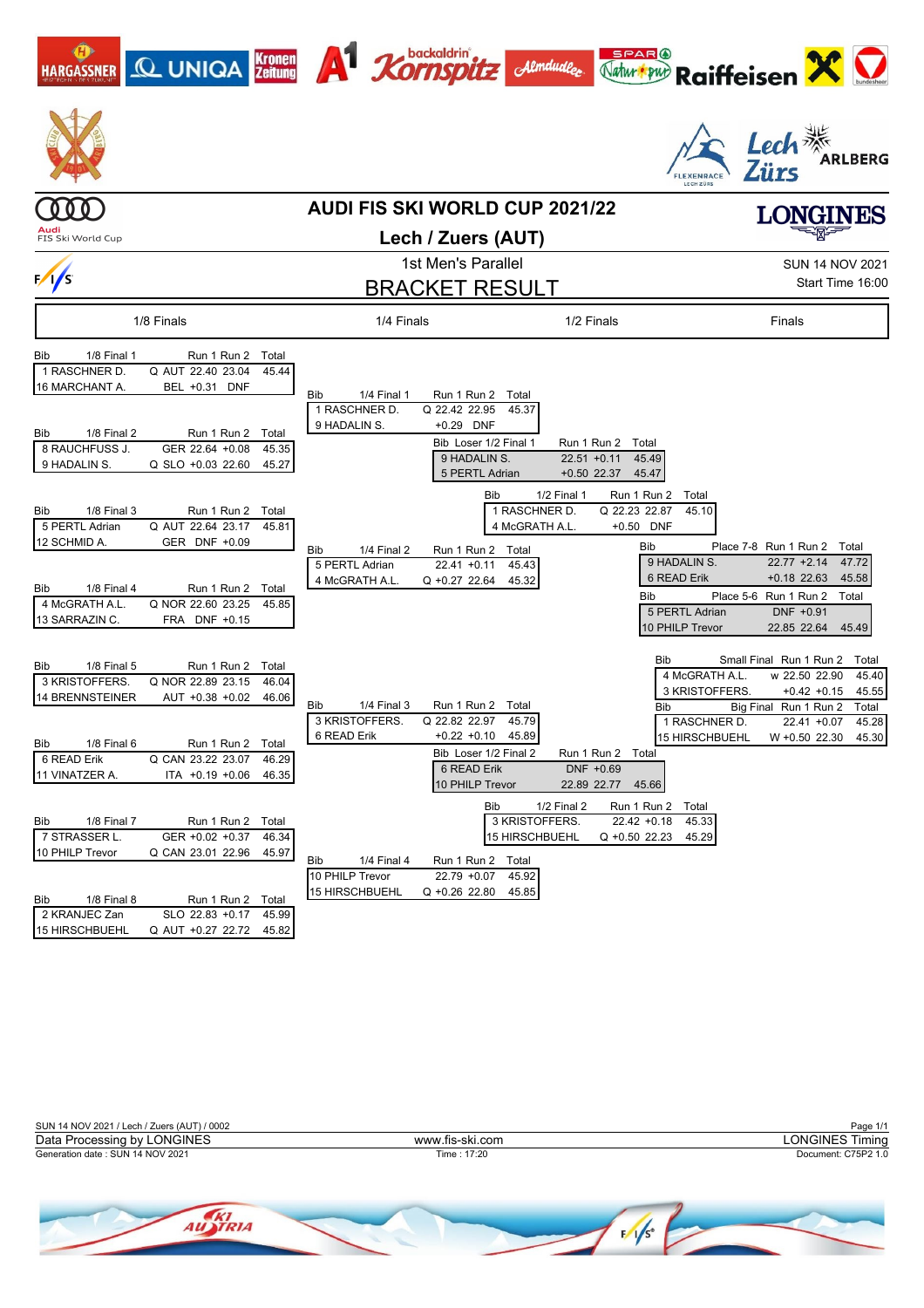

 $\frac{1}{s}$ 

#### **Audi**<br>FIS Ski World Cup

# **AUDI FIS SKI WORLD CUP 2021/22**

**Lech / Zuers (AUT)**



1st Men's Parallel

### FIS WORLD CUP STANDINGS

**Number of Competitors: 30, Number of NSAs: 13** 14 NOV 2021 Lech Zuers (AUT)

| Rank | <b>FIS</b> | Name                         | <b>NSA</b> | 1   | <b>WC</b>     | Diff. |
|------|------------|------------------------------|------------|-----|---------------|-------|
|      | Code       |                              | Code       |     | <b>Points</b> |       |
| 1    | 53889      | <b>HIRSCHBUEHL Christian</b> | <b>AUT</b> | 100 | 100           |       |
| 2    | 54252      | <b>RASCHNER Dominik</b>      | <b>AUT</b> | 80  | 80            | 20    |
| 3    | 422732     | <b>McGRATH Atle Lie</b>      | <b>NOR</b> | 60  | 60            | 40    |
| 4    | 422304     | <b>KRISTOFFERSEN Henrik</b>  | <b>NOR</b> | 50  | 50            | 50    |
| 5    | 103865     | <b>PHILP Trevor</b>          | CAN        | 45  | 45            | 55    |
| 6    | 54348      | <b>PERTL Adrian</b>          | <b>AUT</b> | 40  | 40            | 60    |
| 7    | 103729     | <b>READ Erik</b>             | CAN        | 36  | 36            | 64    |
| 8    | 561322     | <b>HADALIN Stefan</b>        | <b>SLO</b> | 32  | 32            | 68    |
| 9    | 202584     | <b>RAUCHFUSS Julian</b>      | <b>GER</b> | 29  | 29            | 71    |
| 10   | 561244     | <b>KRANJEC Zan</b>           | <b>SLO</b> | 26  | 26            | 74    |
| 11   | 54027      | <b>BRENNSTEINER Stefan</b>   | <b>AUT</b> | 24  | 24            | 76    |
| 12   | 202451     | <b>STRASSER Linus</b>        | <b>GER</b> | 22  | 22            | 78    |
| 13   | 6293171    | <b>VINATZER Alex</b>         | <b>ITA</b> | 20  | 20            | 80    |
| 14   | 202597     | <b>SCHMID Alexander</b>      | <b>GER</b> | 18  | 18            | 82    |
| 15   | 194873     | <b>SARRAZIN Cyprien</b>      | <b>FRA</b> | 16  | 16            | 84    |
| 16   | 60253      | <b>MARCHANT Armand</b>       | <b>BEL</b> | 15  | 15            | 85    |
| 17   | 221213     | <b>RAPOSO Charlie</b>        | <b>GBR</b> | 14  | 14            | 86    |
| 18   | 194935     | <b>FAVROT Thibaut</b>        | <b>FRA</b> | 13  | 13            | 87    |
| 19   | 193967     | <b>MUFFAT-JEANDET Victor</b> | <b>FRA</b> | 12  | 12            | 88    |
| 20   | 511852     | <b>CAVIEZEL Gino</b>         | <b>SUI</b> | 11  | 11            | 89    |
| 21   | 501898     | <b>ROENNGREN Mattias</b>     | <b>SWE</b> | 10  | 10            | 90    |
| 22   | 511867     | <b>NOGER Cedric</b>          | SUI        | 9   | 9             | 91    |
| 23   | 421669     | <b>NESTVOLD-HAUGEN</b>       | <b>NOR</b> | 8   | 8             | 92    |
| 24   | 380335     | <b>ZUBCIC Filip</b>          | CRO        | 7   | 7             | 93    |
| 25   | 54471      | <b>DORNER Thomas</b>         | <b>AUT</b> | 6   | 6             | 94    |
| 26   | 6291430    | <b>MAURBERGER Simon</b>      | <b>ITA</b> | 5   | 5             | 95    |
| 27   | 6300451    | <b>KATO Seigo</b>            | <b>JPN</b> | 4   | 4             | 96    |
| 28   | 511863     | <b>SETTE Daniele</b>         | <b>SUI</b> | 3   | 3             | 97    |
| 29   | 54359      | <b>FEURSTEIN Patrick</b>     | <b>AUT</b> | 2   | 2             | 98    |
| 30   | 990048     | <b>BORSOTTI Giovanni</b>     | <b>ITA</b> | 1   | 1             | 99    |

| Legend:                          |       |                   |                 |           |                        |
|----------------------------------|-------|-------------------|-----------------|-----------|------------------------|
| No points                        | Diff. | <b>Difference</b> | <b>WC</b>       | World Cup |                        |
|                                  |       |                   |                 |           |                        |
|                                  |       |                   |                 |           | Page 1/1               |
| Data Processing by LONGINES      |       |                   | www.fis-ski.com |           | <b>LONGINES Timing</b> |
| Generation date: SUN 14 NOV 2021 |       |                   | Time: 17:21     |           | Document: C25A 1.0     |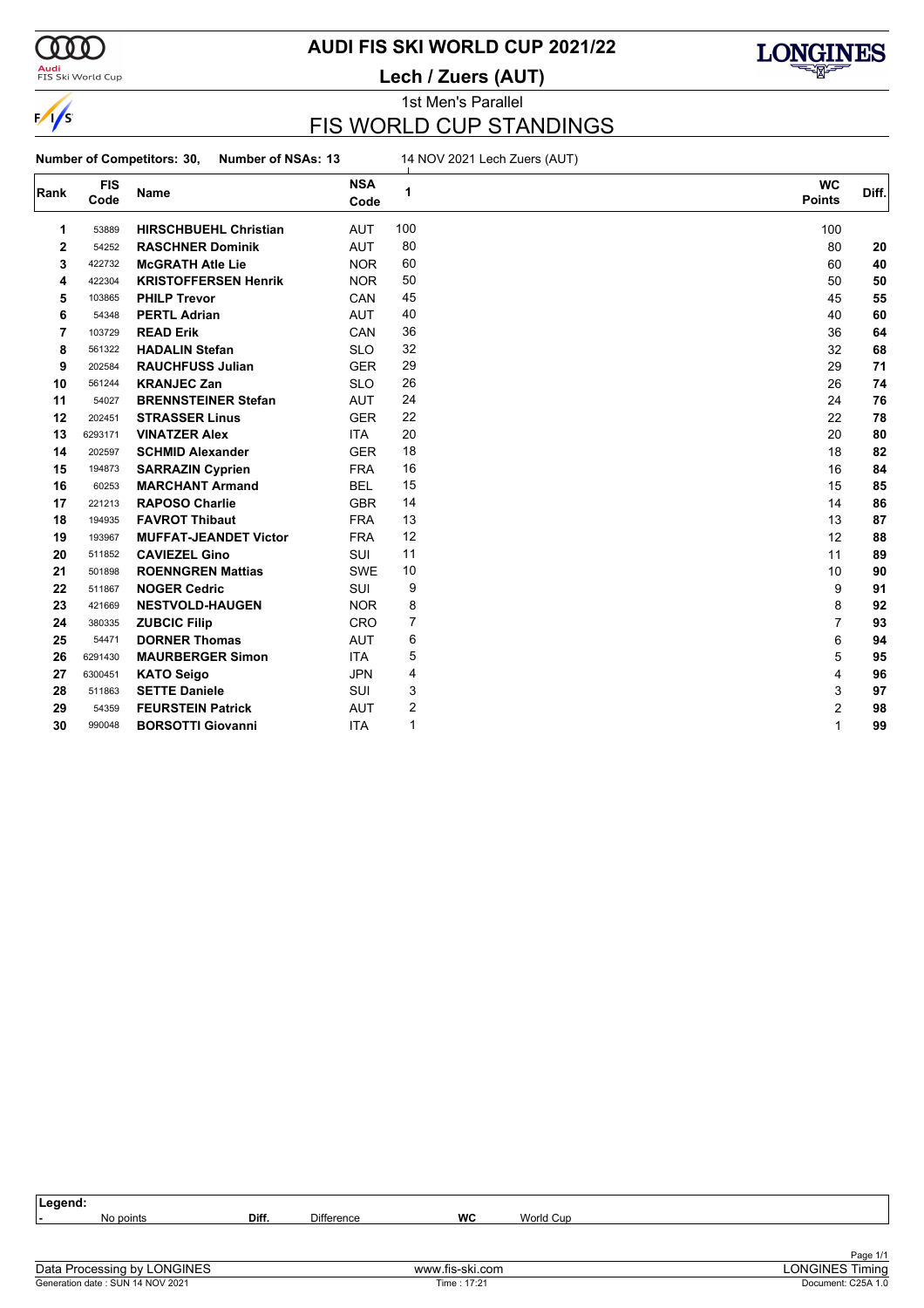### $\alpha\sigma$

 $\frac{1}{s}$ 

### <mark>Audi</mark><br>FIS Ski World Cup

# **AUDI FIS SKI WORLD CUP 2021/22**

**Lech / Zuers (AUT)**



### 1st Men's Parallel OVERALL FIS WORLD CUP STANDINGS

#### **Number of Competitors: 45, Number of NSAs: 15**

|      | <b>FIS</b> |                              | <b>NSA</b> | <b>WC</b>      | Diff. | DH                       | <b>SL</b>                | GS                       | SG                       | AC                       | <b>PAR</b>               |  |
|------|------------|------------------------------|------------|----------------|-------|--------------------------|--------------------------|--------------------------|--------------------------|--------------------------|--------------------------|--|
| Rank | Code       | Name                         | Code       | <b>Points</b>  |       | 0 races                  | 0 races                  | 1 race                   | 0 races                  | 0 races                  | 1 race                   |  |
| 1    | 53889      | <b>HIRSCHBUEHL Christian</b> | <b>AUT</b> | 100            |       |                          | $\overline{a}$           |                          |                          | ٠                        | 100(1)                   |  |
| 1    | 512269     | <b>ODERMATT Marco</b>        | <b>SUI</b> | 100            |       |                          |                          | 100<br>(1)               |                          | $\overline{a}$           |                          |  |
| 3    | 561244     | <b>KRANJEC Zan</b>           | <b>SLO</b> | 86             | 14    |                          | $\overline{\phantom{a}}$ | 60<br>(3)                | $\overline{\phantom{a}}$ | $\overline{\phantom{a}}$ | 26 (10)                  |  |
| 4    | 54031      | <b>LEITINGER Roland</b>      | <b>AUT</b> | 80             | 20    |                          |                          | (2)<br>80                |                          | $\overline{a}$           |                          |  |
| 4    | 54252      | <b>RASCHNER Dominik</b>      | AUT        | 80             | 20    | $\overline{a}$           |                          | $\overline{a}$           |                          | $\overline{a}$           | 80<br>(2)                |  |
| 6    | 422304     | <b>KRISTOFFERSEN Henrik</b>  | <b>NOR</b> | 68             | 32    |                          |                          | 18 (14)                  |                          |                          | 50<br>(4)                |  |
| 7    | 511852     | <b>CAVIEZEL Gino</b>         | SUI        | 61             | 39    |                          | $\overline{a}$           | 50<br>(4)                |                          | $\overline{a}$           | 11(20)                   |  |
| 8    | 422732     | <b>McGRATH Atle Lie</b>      | <b>NOR</b> | 60             | 40    |                          |                          | ÷                        |                          | $\overline{a}$           | 60<br>(3)                |  |
| 9    | 103865     | <b>PHILP Trevor</b>          | CAN        | 54             | 46    |                          |                          | 9<br>(22)                |                          | $\overline{\phantom{a}}$ | (5)<br>45                |  |
| 10   | 103729     | <b>READ Erik</b>             | CAN        | 49             | 51    | $\overline{\phantom{a}}$ | $\overline{a}$           | 13(18)                   |                          | $\blacksquare$           | 36<br>(7)                |  |
| 11   | 194364     | <b>PINTURAULT Alexis</b>     | FRA        | 45             | 55    |                          |                          | 45<br>(5)                |                          | $\blacksquare$           | $\overline{\phantom{a}}$ |  |
| 12   | 54348      | <b>PERTL Adrian</b>          | <b>AUT</b> | 40             | 60    | $\overline{a}$           | $\overline{\phantom{a}}$ | $\overline{\phantom{a}}$ |                          | $\overline{a}$           | 40<br>(6)                |  |
| 12   | 6532084    | <b>RADAMUS River</b>         | <b>USA</b> | 40             | 60    |                          |                          | 40<br>(6)                |                          |                          |                          |  |
| 14   | 561322     | <b>HADALIN Stefan</b>        | <b>SLO</b> | 38             | 62    |                          |                          | (25)<br>6                |                          |                          | 32<br>(8)                |  |
| 15   | 422729     | <b>BRAATHEN Lucas</b>        | <b>NOR</b> | 36             | 64    |                          |                          | 36<br>(7)                |                          |                          |                          |  |
| 15   | 380335     | <b>ZUBCIC Filip</b>          | CRO        | 36             | 64    |                          |                          | (9)<br>29                |                          | $\overline{a}$           | 7(24)                    |  |
| 17   | 990116     | de ALIPRANDINI Luca          | <b>ITA</b> | 32             | 68    |                          |                          | 32<br>(8)                |                          |                          |                          |  |
| 18   | 202597     | <b>SCHMID Alexander</b>      | GER        | 30             | 70    |                          |                          | 12 (19)                  |                          | $\overline{a}$           | 18 (14)                  |  |
| 19   | 202584     | <b>RAUCHFUSS Julian</b>      | <b>GER</b> | 29             | 71    | $\overline{\phantom{a}}$ | $\overline{\phantom{a}}$ |                          |                          | $\overline{\phantom{a}}$ | 29<br>(9)                |  |
| 20   | 422278     | <b>WINDINGSTAD Rasmus</b>    | <b>NOR</b> | 26             | 74    |                          |                          | 26 (10)                  |                          | $\overline{a}$           |                          |  |
| 21   | 54027      | <b>BRENNSTEINER Stefan</b>   | AUT        | 24             | 76    |                          |                          | $\overline{a}$           |                          | $\overline{a}$           | 24 (11)                  |  |
| 21   | 194495     | <b>FAIVRE Mathieu</b>        | <b>FRA</b> | 24             | 76    |                          |                          | 24 (11)                  |                          |                          |                          |  |
| 21   | 194873     | <b>SARRAZIN Cyprien</b>      | FRA        | 24             | 76    |                          |                          | 8(23)                    |                          |                          | 16 (15)                  |  |
| 24   | 511896     | <b>MURISIER Justin</b>       | SUI        | 22             | 78    |                          |                          | 22 (12)                  |                          | $\overline{a}$           |                          |  |
| 24   | 202451     | <b>STRASSER Linus</b>        | <b>GER</b> | 22             | 78    |                          |                          |                          |                          |                          | 22 (12)                  |  |
| 26   | 54320      | <b>SCHWARZ Marco</b>         | <b>AUT</b> | 20             | 80    | $\overline{a}$           |                          | 20 (13)                  |                          | $\overline{a}$           |                          |  |
| 26   | 6293171    | <b>VINATZER Alex</b>         | ITA        | 20             | 80    |                          |                          |                          |                          | $\overline{a}$           | 20 (13)                  |  |
| 28   | 194935     | <b>FAVROT Thibaut</b>        | <b>FRA</b> | 17             | 83    | $\overline{a}$           | $\overline{a}$           | 4 (27)                   |                          | $\overline{a}$           | 13 (18)                  |  |
| 29   | 54063      | <b>FELLER Manuel</b>         | <b>AUT</b> | 16             | 84    |                          |                          | 16 (15)                  |                          | $\overline{a}$           |                          |  |
| 29   | 6291430    | <b>MAURBERGER Simon</b>      | <b>ITA</b> | 16             | 84    |                          |                          | 11(20)                   |                          |                          | 5 (26)                   |  |
| 31   | 60253      | <b>MARCHANT Armand</b>       | BEL        | 15             | 85    |                          |                          | $\overline{\phantom{a}}$ |                          |                          | 15 (16)                  |  |
| 31   | 512182     | <b>MEILLARD Loic</b>         | SUI        | 15             | 85    |                          |                          | 15(16)                   |                          | $\overline{a}$           |                          |  |
| 31   | 421669     | <b>NESTVOLD-HAUGEN</b>       | <b>NOR</b> | 15             | 85    |                          |                          | 7(24)                    |                          |                          | 8<br>(23)                |  |
| 34   | 202437     | <b>LUITZ Stefan</b>          | GER        | 14             | 86    |                          |                          | 14 (17)                  |                          | $\overline{a}$           |                          |  |
| 34   | 221213     | <b>RAPOSO Charlie</b>        | <b>GBR</b> | 14             | 86    | $\overline{a}$           | $\blacksquare$           | L,                       |                          | $\overline{a}$           | 14 (17)                  |  |
| 36   | 511863     | <b>SETTE Daniele</b>         | SUI        | 13             | 87    |                          |                          | 10(21)                   |                          | $\overline{a}$           | 3(28)                    |  |
| 37   | 193967     | <b>MUFFAT-JEANDET Victor</b> | <b>FRA</b> | 12             | 88    |                          |                          |                          |                          |                          | 12 (19)                  |  |
| 38   | 501898     | <b>ROENNGREN Mattias</b>     | <b>SWE</b> | 10             | 90    |                          |                          |                          |                          |                          | 10(21)                   |  |
| 39   | 511867     | <b>NOGER Cedric</b>          | SUI        | 9              | 91    |                          |                          | $\overline{a}$           |                          | $\overline{a}$           | 9<br>(22)                |  |
| 40   | 54471      | <b>DORNER Thomas</b>         | AUT        | 6              | 94    |                          | $\overline{a}$           | $\overline{a}$           |                          | $\overline{a}$           | (25)<br>6                |  |
| 41   | 291318     | <b>TONETTI Riccardo</b>      | <b>ITA</b> | 5              | 95    |                          |                          | (26)<br>5                |                          |                          |                          |  |
| 42   | 6300451    | <b>KATO Seigo</b>            | <b>JPN</b> | 4              | 96    |                          | $\blacksquare$           |                          |                          | $\overline{a}$           | 4(27)                    |  |
| 43   | 700830     | <b>ZAMPA Adam</b>            | SVK        | 3              | 97    |                          |                          | 3<br>(28)                |                          |                          |                          |  |
| 44   | 54359      | <b>FEURSTEIN Patrick</b>     | <b>AUT</b> | $\overline{2}$ | 98    |                          |                          | $\overline{a}$           |                          |                          | 2(29)                    |  |
| 45   | 990048     | <b>BORSOTTI Giovanni</b>     | <b>ITA</b> | 1              | 99    | L,                       |                          | $\blacksquare$           |                          | $\overline{a}$           | 1(30)                    |  |

| Legend:                                            |                                        |                  |                             |          |                     |             |                             |  |
|----------------------------------------------------|----------------------------------------|------------------|-----------------------------|----------|---------------------|-------------|-----------------------------|--|
| $\overline{\phantom{0}}$<br><b>GS</b><br><b>WC</b> | No points<br>Giant Slalom<br>World Cup | AC<br><b>PAR</b> | Alpine Combined<br>Parallel | DH<br>SG | Downhill<br>Super-G | Diff.<br>SL | <b>Difference</b><br>Slalom |  |
|                                                    |                                        |                  |                             |          |                     |             |                             |  |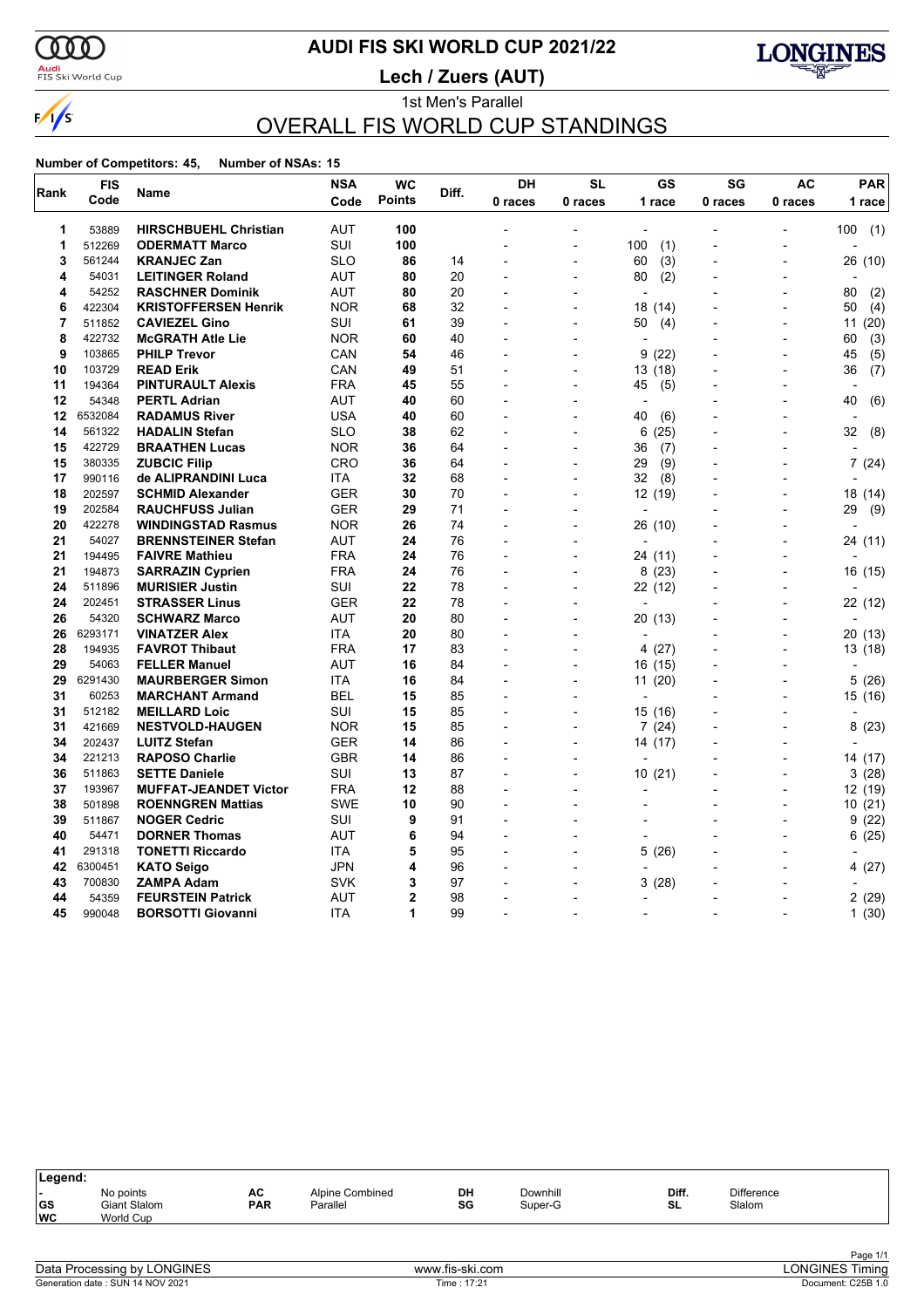

# **AUDI FIS SKI WORLD CUP 2021/22**

<mark>Audi</mark><br>FIS Ski World Cup

### 1st Men's Parallel **Lech / Zuers (AUT)**



FIS WCSL LIST

# **Number of Competitors: 30, Number of NSAs: 13** 14 NOV 2021 Lech Zuers (AUT)

| Rank           | <b>FIS</b><br>Code | Name                                        |             | <b>NSA</b><br>Code | 1              |      |   |      |                          |                |                | Base - $X + Y = WCSL-PAR$ |
|----------------|--------------------|---------------------------------------------|-------------|--------------------|----------------|------|---|------|--------------------------|----------------|----------------|---------------------------|
| 1              | 53889              | <b>HIRSCHBUEHL Christian</b>                |             | <b>AUT</b>         | 100            |      |   |      | 32                       | 32             | 100            | 100                       |
| $\mathbf 2$    | 54252              | <b>RASCHNER Dominik</b>                     |             | <b>AUT</b>         | 80             |      |   |      | 29                       | 29             | 80             | 80                        |
| 3              | 422732             | <b>McGRATH Atle Lie</b>                     |             | <b>NOR</b>         | 60             |      |   |      | 15                       | 15             | 60             | 60                        |
| 4              | 422304             | <b>KRISTOFFERSEN Henrik</b>                 |             | <b>NOR</b>         | 50             |      |   |      | 80                       | 80             | 50             | 50                        |
| 5              | 103865             | <b>PHILP Trevor</b>                         |             | CAN                | 45             |      |   |      | 3                        | 3              | 45             | 45                        |
| 6              | 54348              | <b>PERTL Adrian</b>                         |             | AUT                | 40             |      |   |      | 50                       | 50             | 40             | 40                        |
| $\overline{7}$ | 103729             | <b>READ Erik</b>                            |             | CAN                | 36             |      |   |      | 22                       | 22             | 36             | 36                        |
| 8              | 561322             | <b>HADALIN Stefan</b>                       |             | <b>SLO</b>         | 32             |      |   |      | 14                       | 14             | 32             | 32                        |
| 9              | 202584             | <b>RAUCHFUSS Julian</b>                     |             | <b>GER</b>         | 29             |      |   |      | 9                        | 9              | 29             | 29                        |
| 10             | 561244             | <b>KRANJEC Zan</b>                          |             | <b>SLO</b>         | 26             |      |   |      | 32                       | 32             | 26             | 26                        |
| 11             | 54027              | <b>BRENNSTEINER Stefan</b>                  |             | <b>AUT</b>         | 24             |      |   |      | $\blacksquare$           | $\overline{a}$ | 24             | 24                        |
| 12             | 202451             | <b>STRASSER Linus</b>                       |             | <b>GER</b>         | 22             |      |   |      | 38                       | 38             | 22             | 22                        |
| 13             | 6293171            | <b>VINATZER Alex</b>                        |             | <b>ITA</b>         | 20             |      |   |      |                          | $\overline{a}$ | 20             | 20                        |
| 14             | 202597             | <b>SCHMID Alexander</b>                     |             | <b>GER</b>         | 18             |      |   |      | 110                      | 110            | 18             | 18                        |
| 15             | 194873             | <b>SARRAZIN Cyprien</b>                     |             | <b>FRA</b>         | 16             |      |   |      | $\overline{4}$           | $\overline{4}$ | 16             | 16                        |
| 16             | 60253              | <b>MARCHANT Armand</b>                      |             | <b>BEL</b>         | 15             |      |   |      |                          | $\overline{a}$ | 15             | 15                        |
| 17             | 221213             | <b>RAPOSO Charlie</b>                       |             | <b>GBR</b>         | 14             |      |   |      |                          | ÷,             | 14             | 14                        |
| 18             | 194935             | <b>FAVROT Thibaut</b>                       |             | <b>FRA</b>         | 13             |      |   |      | 16                       | 16             | 13             | 13                        |
| 19             | 193967             | <b>MUFFAT-JEANDET Victor</b>                |             | <b>FRA</b>         | 12             |      |   |      | $\overline{\phantom{0}}$ | $\overline{a}$ | 12             | 12                        |
| 20             | 511852             | <b>CAVIEZEL Gino</b>                        |             | SUI                | 11             |      |   |      | 40                       | 40             | 11             | 11                        |
| 21             | 501898             | <b>ROENNGREN Mattias</b>                    |             | <b>SWE</b>         | 10             |      |   |      | 24                       | 24             | 10             | 10                        |
| 22             | 511867             | <b>NOGER Cedric</b>                         |             | <b>SUI</b>         | 9              |      |   |      |                          |                | 9              | 9                         |
| 23             | 421669             | <b>NESTVOLD-HAUGEN</b>                      |             | <b>NOR</b>         | 8              |      |   |      | 10                       | 10             | 8              | 8                         |
| 24             | 380335             | <b>ZUBCIC Filip</b>                         |             | CRO                | $\overline{7}$ |      |   |      | 106                      | 106            | $\overline{7}$ | 7                         |
| 25             | 54471              | <b>DORNER Thomas</b>                        |             | AUT                | 6              |      |   |      |                          |                | 6              | 6                         |
| 26             | 6291430            | <b>MAURBERGER Simon</b>                     |             | <b>ITA</b>         | 5              |      |   |      |                          |                | 5              | 5                         |
| 27             | 6300451            | <b>KATO Seigo</b>                           |             | <b>JPN</b>         | 4              |      |   |      |                          |                | 4              | 4                         |
| 28             | 511863             | <b>SETTE Daniele</b>                        |             | <b>SUI</b>         | 3              |      |   |      |                          |                | 3              | 3                         |
| 29             | 54359              | <b>FEURSTEIN Patrick</b>                    |             | <b>AUT</b>         | $\overline{2}$ |      |   |      |                          |                | 2              | $\overline{2}$            |
| 30             | 990048             | <b>BORSOTTI Giovanni</b>                    |             | <b>ITA</b>         | $\mathbf{1}$   |      |   |      |                          |                | 1              | 1                         |
|                |                    | Number of competitors per NSA in the top 60 |             |                    |                |      |   |      |                          |                |                |                           |
| AUT:           | 6                  | BEL:                                        | $\mathbf 1$ | CAN:               | 2              | CRO: | 1 | FRA: | 3                        |                | GBR:           | 1                         |
| GER:           | 3                  | ITA:                                        | 3           | JPN:               | $\mathbf{1}$   | NOR: | 3 | SLO: | $\overline{2}$           |                | SUI:           | 3                         |
| SWE:           | 1                  |                                             |             |                    |                |      |   |      |                          |                |                |                           |

| ∣Legend: |                                                              |      |                                                                                                         |
|----------|--------------------------------------------------------------|------|---------------------------------------------------------------------------------------------------------|
|          | No points                                                    | Base | Last season FIS World Cup Start List points                                                             |
|          | <b>WCSL-PAR FIS World Cup Start List points for Parallel</b> |      |                                                                                                         |
|          |                                                              |      | (Base/number of planned races in the current season) *(number of completed races in the current season) |
|          | FIS World Cup points won in the current season               |      |                                                                                                         |
|          |                                                              |      |                                                                                                         |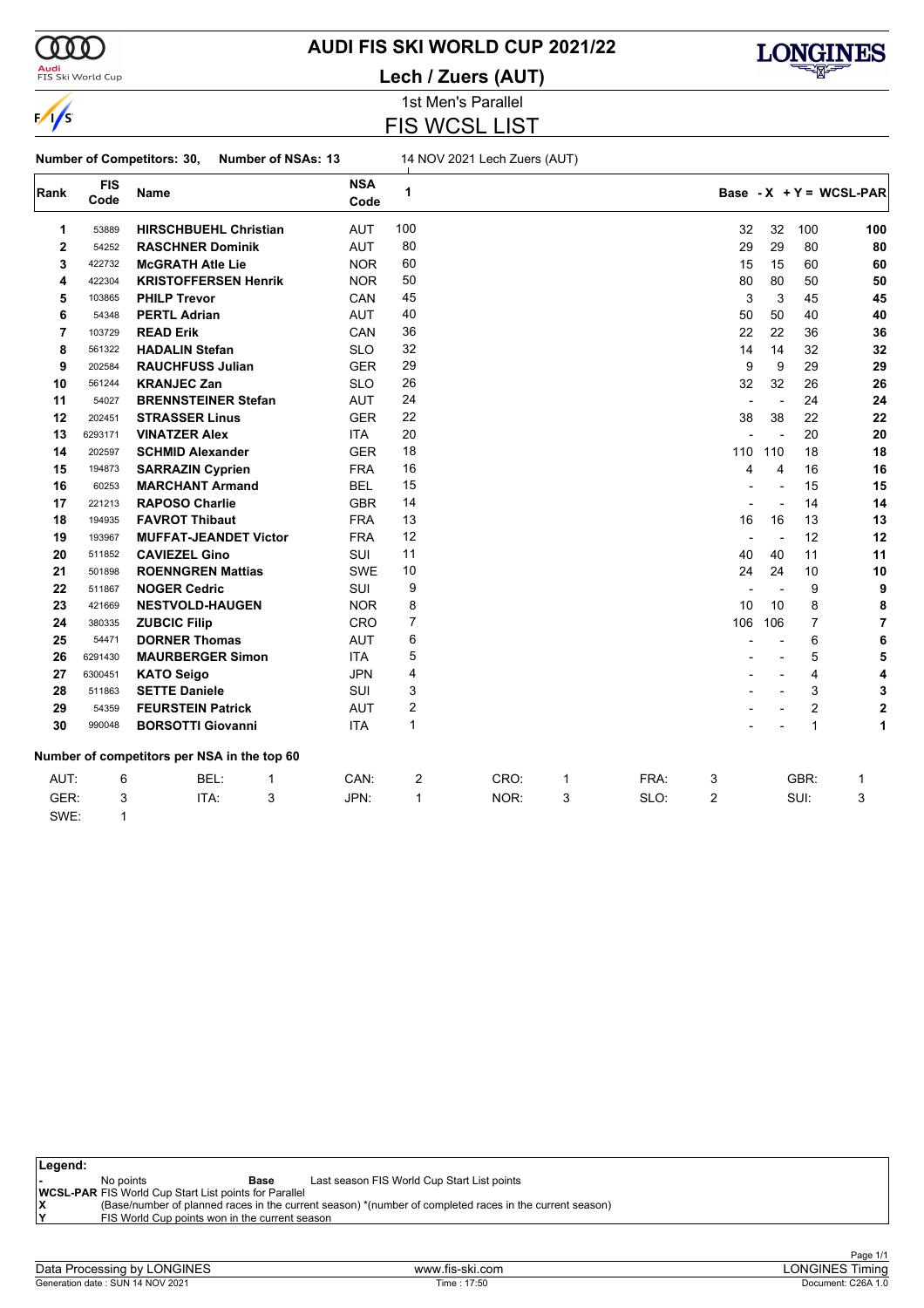$\sqrt{s}$ 

# **AUDI FIS SKI WORLD CUP 2021/22**

<mark>Audi</mark><br>FIS Ski World Cup

**Lech / Zuers (AUT)**



1st Men's Parallel OVERALL FIS WCSL LIST

#### **Number of Competitors: 167, Number of NSAs: 23**

| <b>FIS</b><br>Rank<br>Name |                  |                                                    | <b>NSA</b>               | <b>WCSL</b> | Diff.        | <b>DH</b>                            | <b>SL</b>                                            | GS                                     | SG                              | <b>AC</b>                                            | <b>PAR</b>               |  |
|----------------------------|------------------|----------------------------------------------------|--------------------------|-------------|--------------|--------------------------------------|------------------------------------------------------|----------------------------------------|---------------------------------|------------------------------------------------------|--------------------------|--|
|                            | Code             |                                                    | Code                     |             |              | 0 races                              | 0 races                                              | 1 race                                 | 0 races                         | 0 races                                              | 1 race                   |  |
| 1                          | 194364           | <b>PINTURAULT Alexis</b>                           | <b>FRA</b>               | 1303        |              |                                      | 400<br>(7)                                           | 667<br>(2)                             | 156<br>(9)                      | 80<br>(2)                                            |                          |  |
| $\mathbf 2$                | 512269           | <b>ODERMATT Marco</b>                              | SUI                      | 1195        | 108          | 176 (13)                             | $\overline{a}$                                       | (1)<br>677                             | 342<br>(2)                      |                                                      |                          |  |
| 3                          | 54320            | <b>SCHWARZ Marco</b>                               | AUT                      | 971         | 332          | $\overline{\phantom{a}}$             | 665<br>(1)                                           | 206<br>(14)                            | $\overline{a}$                  | (1)<br>100                                           |                          |  |
| 4                          | 512182           | <b>MEILLARD Loic</b>                               | SUI                      | 876         | 427          | $\overline{\phantom{a}}$             | 327<br>(9)                                           | 404<br>(5)                             | 85 (22)                         | (3)<br>60                                            |                          |  |
| 5                          | 53980            | <b>KRIECHMAYR Vincent</b>                          | <b>AUT</b>               | 874         | 429          | 367<br>(4)                           | $\overline{\phantom{a}}$                             | 6<br>(54)                              | 501<br>(1)                      |                                                      |                          |  |
| 6<br>7                     | 422304<br>380335 | <b>KRISTOFFERSEN Henrik</b><br><b>ZUBCIC Filip</b> | <b>NOR</b><br>CRO        | 770<br>751  | 533<br>552   | $\overline{\phantom{a}}$             | 466<br>(6)<br>132 (24)                               | 254<br>(8)<br>612                      | $\overline{a}$                  |                                                      | 50<br>(4)                |  |
| 8                          | 53902            | <b>MAYER Matthias</b>                              | <b>AUT</b>               | 739         | 564          | $\overline{a}$<br>418<br>(2)         | ÷,                                                   | (3)<br>5<br>(57)                       | $\overline{a}$<br>316<br>(3)    |                                                      | 7(24)                    |  |
| 9                          | 511383           | <b>FEUZ Beat</b>                                   | SUI                      | 693         | 610          | (1)<br>546                           | ÷,                                                   |                                        | 147(11)                         |                                                      |                          |  |
| 10                         | 54063            | <b>FELLER Manuel</b>                               | AUT                      | 599         | 704          | $\blacksquare$                       | 488<br>(5)                                           | (24)<br>111                            |                                 |                                                      |                          |  |
| 11                         | 6190403          | <b>NOEL Clement</b>                                | <b>FRA</b>               | 554         | 749          |                                      | 553<br>(2)                                           | (62)<br>1                              |                                 |                                                      |                          |  |
| 12                         | 422082           | <b>FOSS-SOLEVAAG S</b>                             | <b>NOR</b>               | 531         | 772          | $\overline{a}$                       | 531<br>(3)                                           |                                        |                                 |                                                      |                          |  |
| 13                         | 511902           | <b>ZENHAEUSERN Ramon</b>                           | SUI                      | 527         | 776          |                                      | 527<br>(4)                                           |                                        |                                 |                                                      |                          |  |
| 14                         | 422139           | <b>KILDE Aleksand.</b>                             | <b>NOR</b>               | 522         | 781          | 190 (11)                             | ÷,                                                   | 160 (20)                               | 172<br>(8)                      |                                                      |                          |  |
| 15<br>16                   | 291459<br>194495 | <b>PARIS Dominik</b>                               | <b>ITA</b>               | 521<br>449  | 782<br>854   | 388<br>(3)                           | $\overline{a}$                                       |                                        | 133 (15)                        |                                                      |                          |  |
| 17                         | 200379           | <b>FAIVRE Mathieu</b><br><b>SANDER Andreas</b>     | <b>FRA</b><br><b>GER</b> | 439         | 864          | 241<br>(6)                           | $\overline{a}$                                       | 449<br>(4)<br>$\overline{\phantom{a}}$ | 198<br>(5)                      |                                                      |                          |  |
| 18                         | 193967           | <b>MUFFAT-JEANDET Victor</b>                       | <b>FRA</b>               | 435         | 868          | $\overline{\phantom{a}}$             | 310 (10)                                             | 73 (28)                                | $\overline{a}$                  | 40<br>(6)                                            | 12 (19)                  |  |
| 19                         | 51215            | <b>BAUMANN Romed</b>                               | <b>GER</b>               | 397         | 906          | 214<br>(8)                           |                                                      |                                        | 183<br>(6)                      |                                                      |                          |  |
| 20                         | 202451           | <b>STRASSER Linus</b>                              | <b>GER</b>               | 385         | 918          | $\overline{a}$                       | 363<br>(8)                                           | $\overline{\phantom{a}}$               |                                 |                                                      | 22 (12)                  |  |
| 21                         | 202535           | <b>DRESSEN Thomas</b>                              | GER                      | 374         | 929          | 241<br>(6)                           |                                                      | $\blacksquare$                         | 133 (15)                        |                                                      |                          |  |
| 22                         | 561244           | <b>KRANJEC Zan</b>                                 | <b>SLO</b>               | 344         | 959          |                                      |                                                      | 318<br>(6)                             |                                 |                                                      | 26 (10)                  |  |
| 23                         | 191740           | <b>CLAREY Johan</b>                                | <b>FRA</b>               | 335         | 968          | 272<br>(5)                           |                                                      | $\overline{a}$                         | 63 (29)                         |                                                      |                          |  |
| 24                         | 293006           | <b>INNERHOFER Christof</b>                         | ITA                      | 331         | 972          | 181 (12)                             |                                                      |                                        | 132 (18)                        | 18 (14)                                              | $\overline{a}$           |  |
| 25                         | 54348            | <b>PERTL Adrian</b>                                | <b>AUT</b>               | 328         | 975          |                                      | 268 (11)                                             | 20 (39)                                | $\overline{\phantom{a}}$        |                                                      | 40<br>(6)                |  |
| 26                         | 511513           | <b>CAVIEZEL Mauro</b>                              | SUI                      | 325         | 978          | 82 (25)                              | $\overline{a}$                                       |                                        | 225<br>(4)                      | 18 (14)                                              |                          |  |
| 27<br>28                   | 511852<br>421483 | <b>CAVIEZEL Gino</b><br><b>JANSRUD Kjetil</b>      | SUI<br><b>NOR</b>        | 316<br>313  | 987<br>990   | 131 (19)                             | $\overline{a}$                                       | 241<br>(9)                             | 64 (28)<br>182                  |                                                      | 11 (20)                  |  |
| 29                         | 990116           | de ALIPRANDINI Luca                                | ITA                      | 306         | 997          |                                      |                                                      | 306<br>(7)                             | (7)<br>$\overline{\phantom{a}}$ |                                                      |                          |  |
| 30                         | 511896           | <b>MURISIER Justin</b>                             | SUI                      | 303         | 1000         |                                      | $\overline{a}$                                       | 226<br>(11)                            | 45 (34)                         | 32<br>(8)                                            |                          |  |
| 30                         | 6530319          | <b>COCHRAN-SIEGLE Ryan</b>                         | <b>USA</b>               | 303         | 1000         | 136 (16)                             |                                                      | 35 (34)                                | 132 (18)                        |                                                      |                          |  |
| 32                         | 6190176          | <b>BAILET Matthieu</b>                             | <b>FRA</b>               | 302         | 1001         | 154 (15)                             | $\overline{a}$                                       | $\overline{\phantom{a}}$               | 148 (10)                        |                                                      |                          |  |
| 33                         | 53817            | <b>FRANZ Max</b>                                   | AUT                      | 296         | 1007         | 206<br>(9)                           |                                                      | $\blacksquare$                         | 90(21)                          |                                                      |                          |  |
| 34                         | 6293171          | <b>VINATZER Alex</b>                               | ITA                      | 284         | 1019         | $\blacksquare$                       | 264 (12)                                             |                                        |                                 |                                                      | 20 (13)                  |  |
| 35                         | 561322           | <b>HADALIN Stefan</b>                              | <b>SLO</b>               | 263         | 1040         | $\overline{a}$                       | 175 (17)                                             | 56 (29)                                |                                 |                                                      | 32<br>(8)                |  |
| 35                         | 530874           | <b>GANONG Travis</b>                               | <b>USA</b>               | 263         | 1040         | 130 (20)                             | ٠                                                    | $\overline{a}$                         | 133 (15)                        |                                                      |                          |  |
| 37<br>38                   | 54027            | <b>BRENNSTEINER Stefan</b><br><b>MATT Michael</b>  | AUT<br><b>AUT</b>        | 260<br>257  | 1043<br>1046 | $\blacksquare$<br>$\overline{a}$     |                                                      | 236 (10)                               |                                 |                                                      | 24 (11)                  |  |
| 39                         | 54170<br>194858  | <b>ALLEGRE Nils</b>                                | <b>FRA</b>               | 245         | 1058         | 134 (17)                             | 257 (13)                                             |                                        | 111 (20)                        |                                                      |                          |  |
| 40                         | 194935           | <b>FAVROT Thibaut</b>                              | <b>FRA</b>               | 223         | 1080         |                                      |                                                      | 210(12)                                |                                 |                                                      | 13 (18)                  |  |
| 41                         | 220689           | <b>RYDING Dave</b>                                 | <b>GBR</b>               | 221         | 1082         |                                      | 221 (14)                                             | $\overline{\phantom{a}}$               |                                 |                                                      |                          |  |
| 42                         | 511996           | <b>YULE Daniel</b>                                 | SUI                      | 219         | 1084         |                                      | 214 (15)                                             | 5<br>(57)                              |                                 |                                                      |                          |  |
| 43                         | 53889            | <b>HIRSCHBUEHL Christian</b>                       | <b>AUT</b>               | 216         | 1087         |                                      | 116 (25)                                             | $\overline{\phantom{a}}$               |                                 |                                                      | 100<br>(1)               |  |
| 44                         | 54031            | <b>LEITINGER Roland</b>                            | <b>AUT</b>               | 209         | 1094         | $\overline{\phantom{a}}$             | $\overline{\phantom{a}}$                             | 209 (13)                               | $\overline{\phantom{0}}$        | $\overline{\phantom{0}}$                             | $\overline{\phantom{a}}$ |  |
| 45                         | 422729           | <b>BRAATHEN Lucas</b>                              | <b>NOR</b>               | 206         | 1097         | $\overline{\phantom{a}}$             | $\overline{\phantom{a}}$                             | 206 (14)                               | ٠                               | $\overline{\phantom{0}}$                             | $\overline{a}$           |  |
| 46                         | 103729           | <b>READ Erik</b>                                   | CAN                      | 200         | 1103         | $\overline{\phantom{a}}$             | 39 (38)                                              | 125 (22)                               |                                 |                                                      | 36<br>(7)                |  |
| 46<br>48                   | 512042<br>202597 | <b>KRYENBUEHL Urs</b>                              | SUI<br><b>GER</b>        | 200         | 1103         | 133 (18)<br>$\overline{\phantom{a}}$ | $\overline{\phantom{a}}$<br>$\overline{\phantom{0}}$ | $\overline{\phantom{a}}$               | 67 (27)                         | $\overline{\phantom{a}}$<br>$\overline{\phantom{0}}$ | 18 (14)                  |  |
| 48                         | 511983           | <b>SCHMID Alexander</b><br><b>AERNI Luca</b>       | SUI                      | 197<br>197  | 1106<br>1106 | $\overline{\phantom{a}}$             | 197 (16)                                             | 179 (17)<br>$\blacksquare$             |                                 |                                                      |                          |  |
| 50                         | 421669           | <b>NESTVOLD-HAUGEN</b>                             | <b>NOR</b>               | 193         | 1110         | $\overline{\phantom{a}}$             | 4 (50)                                               | 181 (16)                               | -                               | $\blacksquare$                                       | 8(23)                    |  |
| 51                         | 54005            | <b>STRIEDINGER Otmar</b>                           | AUT                      | 191         | 1112         | 191 (10)                             | $\overline{\phantom{a}}$                             | $\overline{a}$                         | -                               | $\overline{a}$                                       |                          |  |
| 52                         | 422732           | <b>McGRATH Atle Lie</b>                            | <b>NOR</b>               | 180         | 1123         | $\overline{\phantom{a}}$             | 13 (45)                                              | 107 (25)                               |                                 |                                                      | 60<br>(3)                |  |
| 53                         | 531799           | <b>FORD Tommy</b>                                  | <b>USA</b>               | 178         | 1125         | $\overline{\phantom{a}}$             | $\overline{\phantom{a}}$                             | 178 (18)                               | $\overline{a}$                  | $\overline{\phantom{a}}$                             |                          |  |
| 54                         | 422310           | <b>SEJERSTED Adri.</b>                             | <b>NOR</b>               | 174         | 1129         | 29 (39)                              | $\overline{\phantom{a}}$                             | $\overline{\phantom{a}}$               | 145 (12)                        | $\overline{\phantom{a}}$                             | $\overline{a}$           |  |
| 55                         | 990081           | <b>CASSE Mattia</b>                                | ITA                      | 173         | 1130         | 28 (40)                              | -                                                    | $\overline{\phantom{a}}$               | 145 (12)                        |                                                      |                          |  |
| 56                         | 202437           | <b>LUITZ Stefan</b>                                | <b>GER</b>               | 167         | 1136         | $\overline{\phantom{a}}$             | $\overline{\phantom{a}}$                             | 167 (19)                               | $\overline{a}$                  |                                                      | -                        |  |
| 56                         | 54444            | <b>GSTREIN Fabio</b>                               | AUT                      | 167         | 1136         | $\overline{\phantom{a}}$             | 167 (18)                                             | $\overline{\phantom{a}}$               |                                 |                                                      |                          |  |
| 56                         | 292491           | <b>MOELGG Manfred</b>                              | ITA                      | 167         | 1136         | $\overline{\phantom{a}}$             | 151 (20)                                             | 16 (41)                                |                                 |                                                      |                          |  |
| 59<br>60                   | 511313<br>512203 | JANKA Carlo                                        | SUI<br>SUI               | 166         | 1137         | 166 (14)<br>$\overline{\phantom{a}}$ | $\overline{\phantom{a}}$                             | ÷,                                     | -<br>$\overline{\phantom{a}}$   | $\overline{\phantom{0}}$                             | -<br>-                   |  |
| 61                         | 6530104          | <b>NEF Tanguy</b><br><b>BENNETT Bryce</b>          | <b>USA</b>               | 158<br>155  | 1145<br>1148 | 126 (21)                             | 158 (19)<br>٠                                        |                                        | 29 (45)                         |                                                      |                          |  |
| 62                         | 54009            | <b>WALDER Christian</b>                            | <b>AUT</b>               | 147         | 1156         | 2(56)                                | $\overline{\phantom{a}}$                             | $\overline{a}$                         | 145 (12)                        | $\overline{\phantom{a}}$                             | $\overline{a}$           |  |
| 63                         | 291318           | <b>TONETTI Riccardo</b>                            | ITA                      | 146         | 1157         | $\overline{\phantom{a}}$             | $\overline{a}$                                       | 88 (27)                                | 22 (49)                         | (7)<br>36                                            | -                        |  |
| 63                         | 192665           | <b>GRANGE Jean-Baptiste</b>                        | <b>FRA</b>               | 146         | 1157         | $\overline{\phantom{a}}$             | 146 (21)                                             |                                        | ÷                               |                                                      |                          |  |
|                            |                  |                                                    |                          |             |              |                                      |                                                      |                                        |                                 |                                                      |                          |  |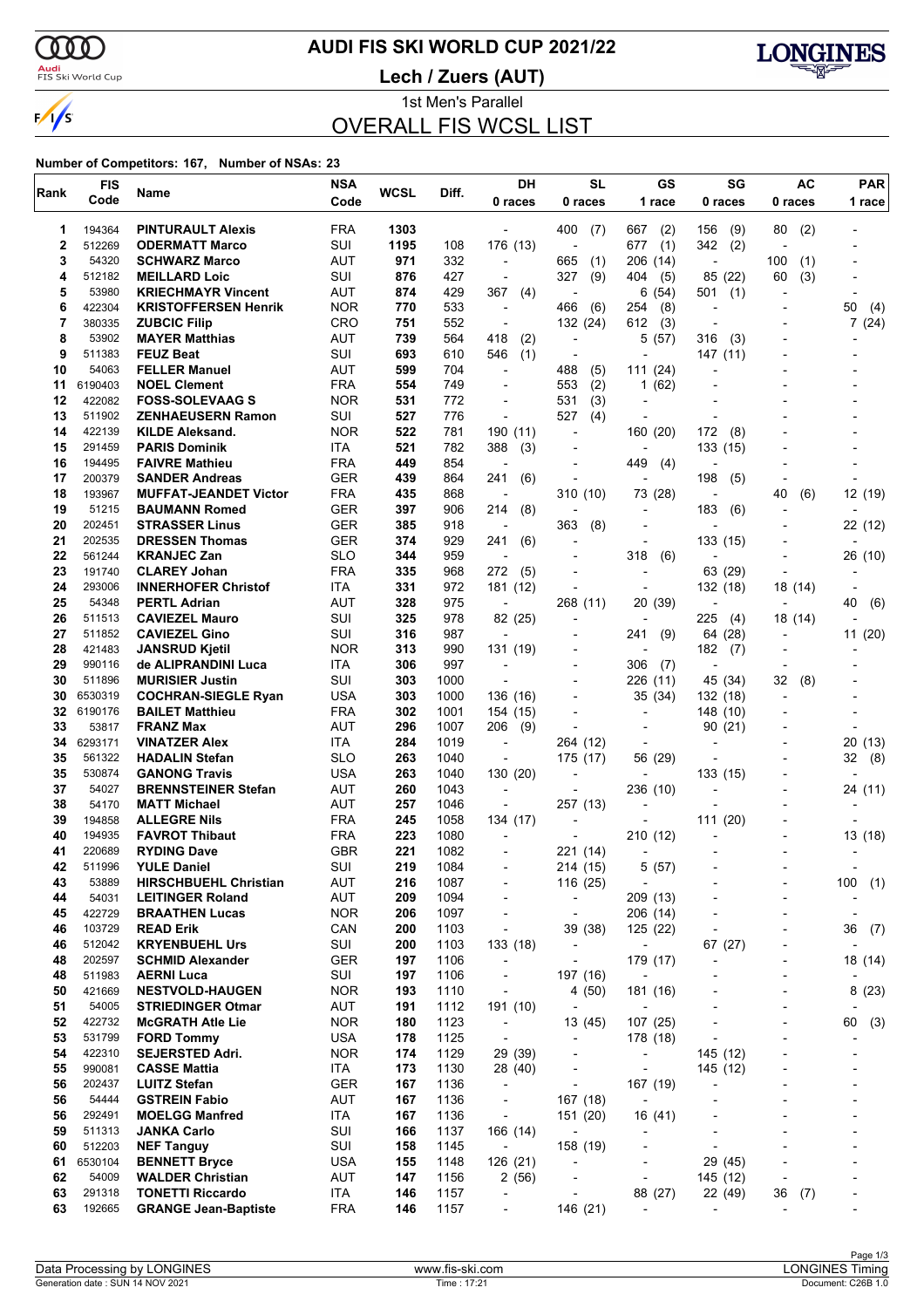$\sqrt{s}$ 

# **AUDI FIS SKI WORLD CUP 2021/22**

<mark>Audi</mark><br>FIS Ski World Cup

**Lech / Zuers (AUT)**



1st Men's Parallel OVERALL FIS WCSL LIST

#### **Number of Competitors: 167, Number of NSAs: 23**

| Rank       | <b>FIS</b>        | Name                                              | <b>NSA</b><br><b>WCSL</b> |          | Diff.        | DH                                  | <b>SL</b>                               | GS                                  | SG                        | AC                       | <b>PAR</b>               |  |
|------------|-------------------|---------------------------------------------------|---------------------------|----------|--------------|-------------------------------------|-----------------------------------------|-------------------------------------|---------------------------|--------------------------|--------------------------|--|
|            | Code              |                                                   | Code                      |          |              | 0 races                             | 0 races                                 | 1 race                              | 0 races                   | 0 races                  | 1 race                   |  |
| 63         | 480736            | <b>KHOROSHILOV Alexander</b>                      | <b>RUS</b>                | 146      | 1157         | $\overline{\phantom{a}}$            | 146 (21)                                |                                     |                           |                          |                          |  |
| 66         | 502015            | <b>JAKOBSEN Kristoffer</b>                        | SWE                       | 145      | 1158         | $\overline{\phantom{a}}$            | 145 (23)                                | ٠                                   | $\overline{\phantom{a}}$  |                          |                          |  |
| 67         | 104531            | <b>CRAWFORD James</b>                             | CAN                       | 140      | 1163         | 8(54)                               | $\overline{\phantom{a}}$                | $\overline{\phantom{0}}$            | 82 (23)                   | 50<br>(4)                |                          |  |
| 68         | 53975             | <b>HEMETSBERGER Daniel</b>                        | AUT                       | 127      | 1176         | 86 (23)                             |                                         | $\overline{\phantom{0}}$            | 41 (35)                   |                          |                          |  |
| 69         | 700830            | ZAMPA Adam                                        | <b>SVK</b>                | 126      | 1177         | $\overline{\phantom{a}}$            | $\overline{a}$                          | 126 (21)                            | $\overline{a}$            |                          |                          |  |
| 70         | 561255            | <b>CATER Martin</b>                               | <b>SLO</b>                | 121      | 1182         | 111(22)                             |                                         | $\overline{\phantom{a}}$            | 10(53)                    |                          | $\overline{\phantom{a}}$ |  |
| 71         | 103865            | <b>PHILP Trevor</b>                               | CAN                       | 120      | 1183         | $\overline{\phantom{a}}$            |                                         | 49 (30)                             | $\overline{\phantom{a}}$  | 26 (10)                  | 45<br>(5)                |  |
| 72         | 934643            | <b>GOLDBERG Jared</b>                             | <b>USA</b>                | 114      | 1189         | 83 (24)                             | $\blacksquare$                          |                                     | 31 (41)                   |                          |                          |  |
| 73         | 6532084           | <b>RADAMUS River</b>                              | USA                       | 112      | 1191         | $\blacksquare$                      | $\overline{\phantom{a}}$                | 112 (23)                            |                           |                          |                          |  |
| 74<br>75   | 202059<br>54157   | <b>FERSTL Josef</b><br><b>DANKLMAIER Daniel</b>   | <b>GER</b><br>AUT         | 98<br>94 | 1205         | 24 (43)                             |                                         | $\overline{\phantom{0}}$            | 74 (25)                   |                          |                          |  |
| 76         | 990048            | <b>BORSOTTI Giovanni</b>                          | ITA                       | 93       | 1209<br>1210 | 54 (27)<br>$\overline{\phantom{a}}$ | $\overline{\phantom{0}}$                | 92 (26)                             | 40 (37)<br>$\overline{a}$ |                          | 1(30)                    |  |
| 77         | 54252             | <b>RASCHNER Dominik</b>                           | AUT                       | 92       | 1211         |                                     |                                         | 12 (47)                             |                           |                          | (2)<br>80                |  |
| 78         | 92720             | <b>POPOV Albert</b>                               | <b>BUL</b>                | 90       | 1213         | $\overline{\phantom{a}}$            | 90 (26)                                 | $\overline{\phantom{0}}$            | $\overline{\phantom{a}}$  |                          |                          |  |
| 79         | 501987            | <b>MONSEN Felix</b>                               | <b>SWE</b>                | 88       | 1215         | 38 (35)                             | $\overline{\phantom{a}}$                | $\overline{\phantom{a}}$            | 50 (32)                   |                          |                          |  |
| 80         | 293550            | <b>MARSAGLIA Matteo</b>                           | ITA                       | 87       | 1216         | 54 (27)                             |                                         |                                     | 33 (40)                   |                          |                          |  |
| 81         | 293797            | <b>GROSS Stefano</b>                              | <b>ITA</b>                | 85       | 1218         | $\overline{\phantom{a}}$            | 85 (27)                                 | $\overline{\phantom{a}}$            | $\overline{\phantom{a}}$  |                          |                          |  |
| 81         | 202762            | <b>JOCHER Simon</b>                               | <b>GER</b>                | 85       | 1218         | 11(50)                              | $\overline{\phantom{a}}$                | $\overline{\phantom{a}}$            | 29 (45)                   | 45<br>(5)                |                          |  |
| 83         | 60253             | <b>MARCHANT Armand</b>                            | <b>BEL</b>                | 84       | 1219         | $\overline{\phantom{a}}$            | 53 (32)                                 |                                     | $\overline{\phantom{a}}$  | 16 (16)                  | 15 (16)                  |  |
| 84         | 202345            | <b>SCHWAIGER Dominik</b>                          | <b>GER</b>                | 83       | 1220         | 69 (26)                             | $\overline{\phantom{a}}$                |                                     | 14 (52)                   |                          |                          |  |
| 85         | 512138            | <b>SIMONET Sandro</b>                             | SUI                       | 80       | 1223         | $\overline{\phantom{a}}$            | 80 (28)                                 | $\overline{\phantom{a}}$            |                           |                          |                          |  |
| 86         | 194298            | <b>GIEZENDANNER Blaise</b>                        | <b>FRA</b>                | 77       | 1226         | 2(56)                               | $\overline{a}$                          |                                     | 75 (24)                   |                          |                          |  |
| 87         | 104272            | <b>SEGER Brodie</b>                               | CAN                       | 75       | 1228         | 5(55)                               |                                         | $\overline{\phantom{a}}$            | 70 (26)                   |                          |                          |  |
| 88<br>89   | 194190<br>512038  | <b>ROGER Brice</b><br><b>ROGENTIN Stefan</b>      | <b>FRA</b><br>SUI         | 74<br>72 | 1229<br>1231 | 27 (42)<br>33 (36)                  |                                         | $\overline{\phantom{a}}$            | 47 (33)<br>39 (38)        |                          |                          |  |
| 90         | 533866            | <b>NYMAN Steven</b>                               | <b>USA</b>                | 71       | 1232         | 40 (33)                             | $\overline{\phantom{a}}$                | $\overline{\phantom{0}}$            | 31(41)                    |                          |                          |  |
| 91         | 192746            | <b>THEAUX Adrien</b>                              | <b>FRA</b>                | 67       | 1236         | 44 (30)                             | $\overline{\phantom{a}}$                | $\blacksquare$                      | 23 (48)                   |                          |                          |  |
| 92         | 380334            | <b>VIDOVIC Matej</b>                              | <b>CRO</b>                | 66       | 1237         | $\overline{\phantom{a}}$            | 66 (29)                                 |                                     | $\overline{\phantom{a}}$  |                          |                          |  |
| 93         | 422507            | <b>HAUGAN Timon</b>                               | <b>NOR</b>                | 64       | 1239         | $\overline{\phantom{a}}$            | 64 (30)                                 | $\overline{\phantom{a}}$            | $\overline{\phantom{a}}$  |                          |                          |  |
| 94         | 6291430           | <b>MAURBERGER Simon</b>                           | ITA                       | 62       | 1241         | $\overline{\phantom{a}}$            | 46 (36)                                 | 11 (50)                             |                           |                          | 5<br>(26)                |  |
| 95         | 54371             | <b>BABINSKY Stefan</b>                            | <b>AUT</b>                | 61       | 1242         |                                     |                                         |                                     | 61 (30)                   |                          |                          |  |
| 96         | 54445             | <b>HAASER Raphael</b>                             | <b>AUT</b>                | 57       | 1246         |                                     | Ĭ.                                      | 6(54)                               | 51 (31)                   |                          |                          |  |
| 96         | 380361            | <b>RODES Istok</b>                                | <b>CRO</b>                | 57       | 1246         | $\overline{\phantom{a}}$            | 57 (31)                                 |                                     |                           |                          |                          |  |
| 98         | 511899            | <b>ROCHAT Marc</b>                                | SUI                       | 52       | 1251         | $\overline{\phantom{a}}$            | 52 (33)                                 |                                     |                           |                          |                          |  |
| 99         | 6290985           | <b>BUZZI Emanuele</b>                             | ITA                       | 51       | 1252         | 10 (52)                             | $\overline{\phantom{a}}$                |                                     | 41 (35)                   |                          |                          |  |
| 99         | 293098            | <b>RAZZOLI Giuliano</b>                           | ITA                       | 51       | 1252         | $\overline{\phantom{a}}$            | 51 (34)                                 | $\overline{a}$                      | $\overline{\phantom{a}}$  |                          |                          |  |
| 99<br>102  | 50742<br>511863   | <b>REICHELT Hannes</b><br><b>SETTE Daniele</b>    | <b>AUT</b><br>SUI         | 51<br>50 | 1252<br>1253 | 16 (46)<br>$\overline{\phantom{a}}$ | $\blacksquare$<br>$\overline{a}$        | 47 (31)                             | 35 (39)<br>$\overline{a}$ |                          | 3(28)                    |  |
| 103        | 202520            | <b>HOLZMANN Sebastian</b>                         | <b>GER</b>                | 49       | 1254         | $\overline{\phantom{a}}$            | 49 (35)                                 | -                                   |                           |                          |                          |  |
| 103        | 422403            | <b>ROEA Henrik</b>                                | <b>NOR</b>                | 49       | 1254         | 49 (29)                             | $\overline{\phantom{a}}$                |                                     |                           |                          |                          |  |
| 105        | 561216            | <b>KLINE Bostjan</b>                              | <b>SLO</b>                | 48       | 1255         | 33 (36)                             |                                         | $\overline{\phantom{0}}$            | 15 (50)                   |                          |                          |  |
| 106        | 512124            | <b>HINTERMANN Niels</b>                           | SUI                       | 47       | 1256         | 44 (30)                             | $\overline{\phantom{a}}$                | $\overline{\phantom{a}}$            | 3(58)                     |                          |                          |  |
| 107        | 422278            | <b>WINDINGSTAD Rasmus</b>                         | <b>NOR</b>                | 44       | 1259         | $\blacksquare$                      |                                         | 44 (32)                             | $\overline{\phantom{a}}$  |                          |                          |  |
| 107        | 511981            | <b>WEBER Ralph</b>                                | SUI                       | 44       | 1259         | 40 (33)                             |                                         | $\overline{\phantom{0}}$            | 4(56)                     |                          |                          |  |
| 109        | 194167            | <b>MUZATON Maxence</b>                            | FRA                       | 41       | 1262         | 41 (32)                             | $\overline{a}$                          | $\qquad \qquad \blacksquare$        | -                         |                          |                          |  |
| 110        | 54093             | <b>STROLZ Johannes</b>                            | <b>AUT</b>                | 40       | 1263         | $\blacksquare$                      | 40 (37)                                 |                                     | $\overline{\phantom{a}}$  |                          |                          |  |
| 111        | 104468            | <b>READ Jeffrey</b>                               | CAN                       | 38       | 1265         | 13 (47)                             | ٠                                       | $\overline{\phantom{0}}$            | 25 (47)                   |                          |                          |  |
| 112        | 194873            | <b>SARRAZIN Cyprien</b>                           | <b>FRA</b>                | 37       | 1266         | $\overline{\phantom{a}}$            | -                                       | 21 (37)                             |                           |                          | 16 (15)                  |  |
| 113        | 512274            | <b>BISSIG Semyel</b>                              | SUI                       | 36       | 1267         | $\overline{\phantom{a}}$            |                                         | 36 (33)                             |                           |                          |                          |  |
| 113<br>115 | 194368<br>202584  | <b>RAFFORT Nicolas</b><br><b>RAUCHFUSS Julian</b> | <b>FRA</b><br>GER         | 36<br>34 | 1267<br>1269 | 28 (40)<br>$\overline{\phantom{a}}$ | ٠<br>5(49)                              | -<br>$\qquad \qquad \blacksquare$   | 8(54)<br>٠                |                          | 29<br>(9)                |  |
| 116        | 6531444           | <b>ARVIDSSON Erik</b>                             | <b>USA</b>                | 33       | 1270         | 32 (38)                             |                                         | $\overline{\phantom{a}}$            | 1(61)                     |                          |                          |  |
| 117        | 511638            | <b>TUMLER Thomas</b>                              | SUI                       | 32       | 1271         | $\overline{\phantom{a}}$            |                                         | 1(62)                               | 31 (41)                   |                          |                          |  |
| 118        | 561310            | <b>HROBAT Miha</b>                                | SLO                       | 31       | 1272         | $\blacksquare$                      | $\overline{a}$                          |                                     | 31(41)                    |                          |                          |  |
| 118        | 104096            | <b>THOMPSON Broderick</b>                         | CAN                       | 31       | 1272         | $\overline{\phantom{0}}$            | $\overline{a}$                          | $\blacksquare$                      | 7(55)                     | 24 (11)                  |                          |  |
| 120        | 422469            | <b>SOLHEIM Fabian Wilkens</b>                     | <b>NOR</b>                | 30       | 1273         | $\overline{\phantom{0}}$            | ٠                                       | 30 (35)                             | ٠                         |                          |                          |  |
| 121        | 151238            | <b>ZABYSTRAN Jan</b>                              | CZE                       | 29       | 1274         |                                     | -                                       | -                                   | ۰                         | 29<br>(9)                | $\overline{a}$           |  |
| 122        | 501898            | <b>ROENNGREN Mattias</b>                          | SWE                       | 26       | 1277         | $\overline{\phantom{a}}$            |                                         | 16 (41)                             | -                         | $\overline{\phantom{a}}$ | 10(21)                   |  |
| 123        | 6531063           | <b>GINNIS Aj</b>                                  | <b>GRE</b>                | 24       | 1279         | $\overline{\phantom{0}}$            | 24 (39)                                 |                                     | -                         | $\overline{\phantom{a}}$ |                          |  |
| 124        | 481730            | <b>KUZNETSOV Ivan</b>                             | <b>RUS</b>                | 23       | 1280         | $\overline{\phantom{a}}$            | $\overline{a}$                          | 23 (36)                             | -                         |                          |                          |  |
| 125        | 492192            | <b>ORTEGA Albert</b>                              | <b>ESP</b>                | 22       | 1281         | $\overline{\phantom{0}}$            |                                         |                                     | $\overline{\phantom{0}}$  | 22 (12)                  |                          |  |
| 126        | 481103            | <b>ANDRIENKO Aleksander</b>                       | <b>RUS</b>                | 21       | 1282         | $\overline{\phantom{0}}$            |                                         | 21 (37)                             | ٠                         |                          | -                        |  |
| 127<br>127 | 180666<br>6532592 | <b>TORSTI Samu</b>                                | <b>FIN</b>                | 20       | 1283<br>1283 | $\overline{a}$<br>٠                 | $\qquad \qquad \blacksquare$<br>20 (40) | 20 (39)<br>$\overline{\phantom{0}}$ |                           |                          |                          |  |
|            |                   | <b>RITCHIE Benjamin</b>                           | <b>USA</b>                | 20       |              |                                     |                                         |                                     |                           |                          |                          |  |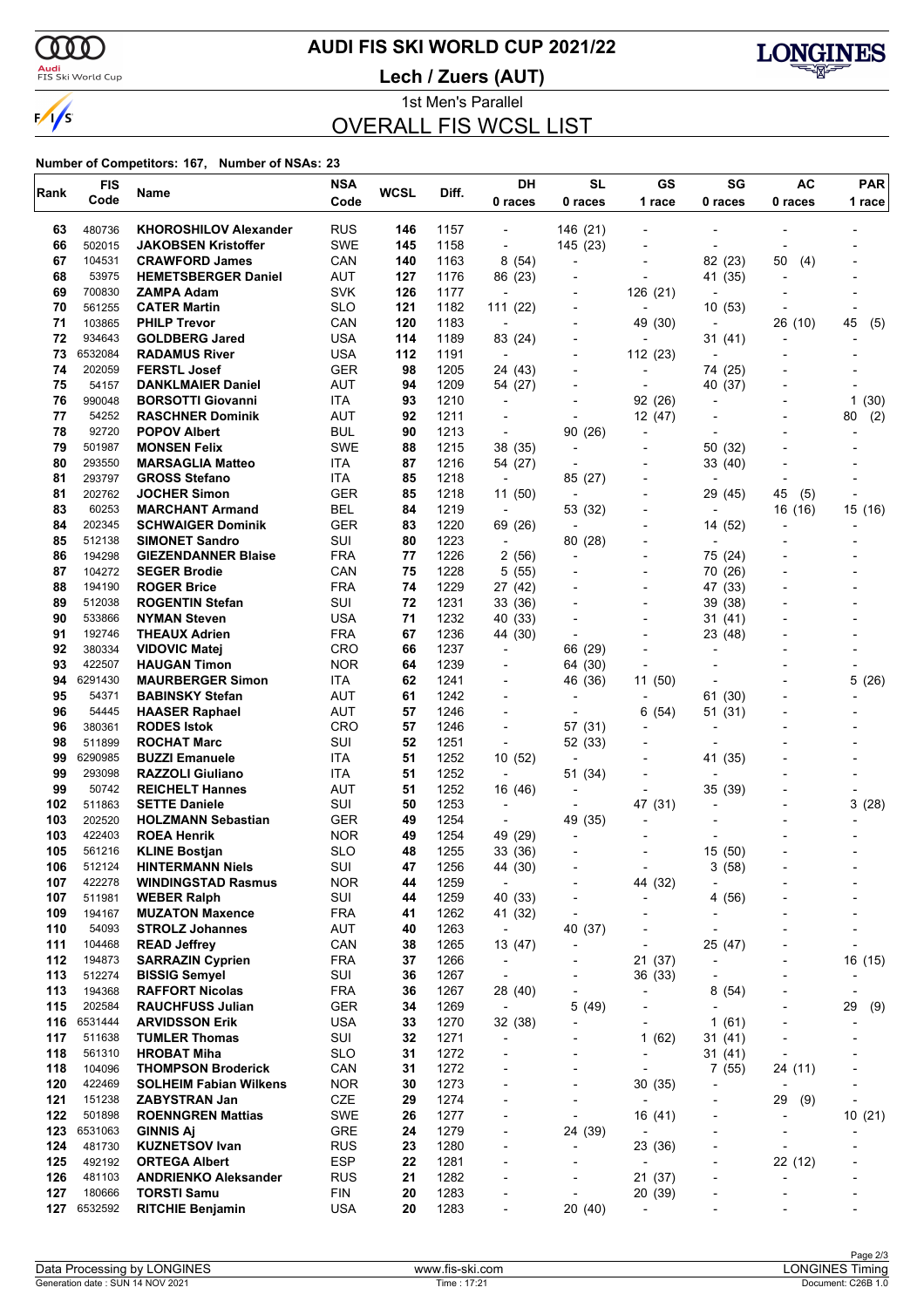$\sqrt{s}$ 

# **AUDI FIS SKI WORLD CUP 2021/22**

<mark>Audi</mark><br>FIS Ski World Cup

**Lech / Zuers (AUT)**



1st Men's Parallel OVERALL FIS WCSL LIST

#### **Number of Competitors: 167, Number of NSAs: 23**

| Rank | <b>FIS</b> | Name                          | <b>NSA</b> | <b>WCSL</b>    | Diff. | <b>DH</b>                | <b>SL</b>                | GS             | SG        | <b>AC</b>                | <b>PAR</b> |  |
|------|------------|-------------------------------|------------|----------------|-------|--------------------------|--------------------------|----------------|-----------|--------------------------|------------|--|
|      | Code       |                               | Code       |                |       | 0 races                  | 0 races                  | 1 race         | 0 races   | 0 races                  | 1 race     |  |
| 127  | 240148     | <b>SZOLLOS Barnabas</b>       | <b>ISR</b> | 20             | 1283  |                          |                          |                |           | 20 (13)                  |            |  |
| 127  | 6531936    | <b>WINTERS Luke</b>           | <b>USA</b> | 20             | 1283  | ÷,                       | 20 (40)                  |                |           | $\blacksquare$           |            |  |
| 131  | 194542     | <b>GIRAUD MOINE Valentin</b>  | <b>FRA</b> | 18             | 1285  | 18 (44)                  |                          |                |           |                          |            |  |
| 131  | 6291625    | <b>SCHIEDER Florian</b>       | <b>ITA</b> | 18             | 1285  | 18 (44)                  |                          | $\overline{a}$ |           |                          |            |  |
| 133  | 6293831    | <b>FRANZONI Giovanni</b>      | ITA        | 16             | 1287  |                          |                          | 16(41)         |           |                          |            |  |
| 133  | 380377     | <b>KOLEGA Samuel</b>          | <b>CRO</b> | 16             | 1287  |                          | 16 (42)                  |                |           |                          |            |  |
| 133  | 202525     | <b>SCHMID Manuel</b>          | <b>GER</b> | 16             | 1287  | 12 (48)                  |                          |                | (56)<br>4 |                          |            |  |
| 133  | 481327     | <b>TRIKHICHEV Pavel</b>       | <b>RUS</b> | 16             | 1287  | $\overline{\phantom{a}}$ |                          |                |           | 16 (16)                  |            |  |
| 137  | 51395      | <b>DIGRUBER Marc</b>          | <b>AUT</b> | 15             | 1288  | $\overline{\phantom{0}}$ | 15(43)                   |                |           | $\overline{a}$           |            |  |
| 137  | 534562     | <b>LIGETY Ted</b>             | <b>USA</b> | 15             | 1288  |                          |                          | 15 (44)        |           |                          |            |  |
| 137  | 194650     | <b>PICCARD Roy</b>            | <b>FRA</b> | 15             | 1288  |                          |                          | $\overline{a}$ | 15(50)    |                          |            |  |
| 140  | 221213     | <b>RAPOSO Charlie</b>         | <b>GBR</b> | 14             | 1289  |                          |                          |                |           |                          | 14 (17)    |  |
| 140  | 6291574    | <b>SALA Tommaso</b>           | <b>ITA</b> | 14             | 1289  |                          | 14 (44)                  |                |           |                          |            |  |
| 142  | 54368      | <b>BORGNAES Christian</b>     | <b>AUT</b> | 13             | 1290  |                          |                          | 13 (45)        |           |                          |            |  |
| 142  | 6293775    | <b>DELLA VITE Filippo</b>     | <b>ITA</b> | 13             | 1290  |                          |                          | 13 (45)        |           |                          |            |  |
| 144  | 511867     | <b>NOGER Cedric</b>           | SUI        | 12             | 1291  |                          |                          | 3(61)          |           | $\blacksquare$           | 9(22)      |  |
| 144  | 6291725    | <b>ZINGERLE Hannes</b>        | <b>ITA</b> | 12             | 1291  |                          |                          | 12 (47)        |           |                          |            |  |
| 144  | 60261      | <b>MAES Sam</b>               | BEL        | 12             | 1291  | $\overline{\phantom{a}}$ |                          | 12 (47)        |           |                          |            |  |
| 144  | 511847     | <b>MANI Nils</b>              | SUI        | 12             | 1291  | 12 (48)                  |                          | $\blacksquare$ |           |                          |            |  |
| 144  | 512120     | von GRUENIGEN Noel            | SUI        | 12             | 1291  | $\overline{\phantom{a}}$ | 12 (46)                  |                |           |                          |            |  |
| 149  | 54080      | <b>NEUMAYER Christopher</b>   | <b>AUT</b> | 11             | 1292  | 11(50)                   |                          |                |           |                          |            |  |
| 150  | 700879     | <b>ZAMPA Andreas</b>          | <b>SVK</b> | 10             | 1293  | $\overline{a}$           |                          | 10<br>(51)     |           |                          |            |  |
| 151  | 512039     | <b>ROULIN Gilles</b>          | SUI        | 9              | 1294  | 9(53)                    | $\overline{\phantom{a}}$ |                |           |                          |            |  |
| 151  | 202615     | <b>TREMMEL Anton</b>          | <b>GER</b> | 9              | 1294  | $\overline{a}$           | 9<br>(47)                |                |           |                          |            |  |
| 151  | 54104      | <b>WALCH Magnus</b>           | <b>AUT</b> | 9              | 1294  |                          |                          | 9<br>(52)      |           |                          |            |  |
| 154  | 6531160    | <b>LEEVER Alex</b>            | <b>USA</b> | 7              | 1296  |                          | 7(48)                    |                |           |                          |            |  |
| 154  | 294890     | <b>NANI Roberto</b>           | <b>ITA</b> | 7              | 1296  |                          |                          | 7(53)          |           |                          |            |  |
| 156  | 54471      | <b>DORNER Thomas</b>          | <b>AUT</b> | 6              | 1297  |                          |                          | $\blacksquare$ |           | $\overline{\phantom{0}}$ | 6<br>(25)  |  |
| 156  | 6290062    | <b>BARUFFALDI Stefano</b>     | <b>ITA</b> | 6              | 1297  |                          |                          | 6<br>(54)      |           |                          |            |  |
| 158  | 6300451    | <b>KATO Seigo</b>             | <b>JPN</b> | 4              | 1299  |                          |                          |                |           | $\overline{\phantom{a}}$ | 4(27)      |  |
| 158  | 400237     | <b>MEINERS Maarten</b>        | <b>NED</b> | 4              | 1299  |                          |                          | (59)<br>4      |           | $\overline{a}$           |            |  |
| 158  | 6291374    | <b>HOFER Alex</b>             | <b>ITA</b> | 4              | 1299  |                          |                          | 4 (59)         |           | $\overline{a}$           |            |  |
| 158  | 421860     | <b>NORDBOTTEN Jonathan</b>    | <b>NOR</b> | 4              | 1299  |                          | 4(50)                    |                |           |                          |            |  |
| 162  | 6290845    | <b>BOSCA Guglielmo</b>        | <b>ITA</b> | 3              | 1300  |                          |                          |                | 3<br>(58) |                          |            |  |
| 163  | 54359      | <b>FEURSTEIN Patrick</b>      | <b>AUT</b> | $\mathbf 2$    | 1301  |                          |                          |                |           |                          | 2(29)      |  |
| 163  | 104537     | <b>ALEXANDER Cameron</b>      | CAN        | $\mathbf 2$    | 1301  | 2(56)                    |                          |                |           |                          |            |  |
| 163  | 54209      | <b>KRENN Christoph</b>        | <b>AUT</b> | 2              | 1301  | $\overline{\phantom{a}}$ |                          |                | 2<br>(60) |                          |            |  |
| 163  | 6531520    | <b>MORSE Sam</b>              | <b>USA</b> | $\overline{2}$ | 1301  | 2(56)                    |                          |                |           |                          |            |  |
| 167  | 54340      | <b>LAHNSTEINER Maximilian</b> | <b>AUT</b> | 1              | 1302  | 1(60)                    |                          |                |           |                          |            |  |

| Legend:                                        |                                             |                  |                             |          |                     |             |                             |  |
|------------------------------------------------|---------------------------------------------|------------------|-----------------------------|----------|---------------------|-------------|-----------------------------|--|
| $\overline{\phantom{0}}$<br> GS<br><b>WCSL</b> | No points<br>Giant Slalom<br>Overall points | AC<br><b>PAR</b> | Alpine Combined<br>Parallel | DH<br>SG | Downhill<br>Super-G | Diff.<br>SL | <b>Difference</b><br>Slalom |  |
|                                                |                                             |                  |                             |          |                     |             |                             |  |

| Data<br>ONGINES<br>. Jre<br><b>CACCIDO</b><br>nv<br>100855. | <br>∙skı.com | ")NC<br>ımınd<br>.      |
|-------------------------------------------------------------|--------------|-------------------------|
| 2021<br>Generation date<br><b>14 NOV</b><br>SUM             | lime         | Documer<br>C26B<br>ن. ا |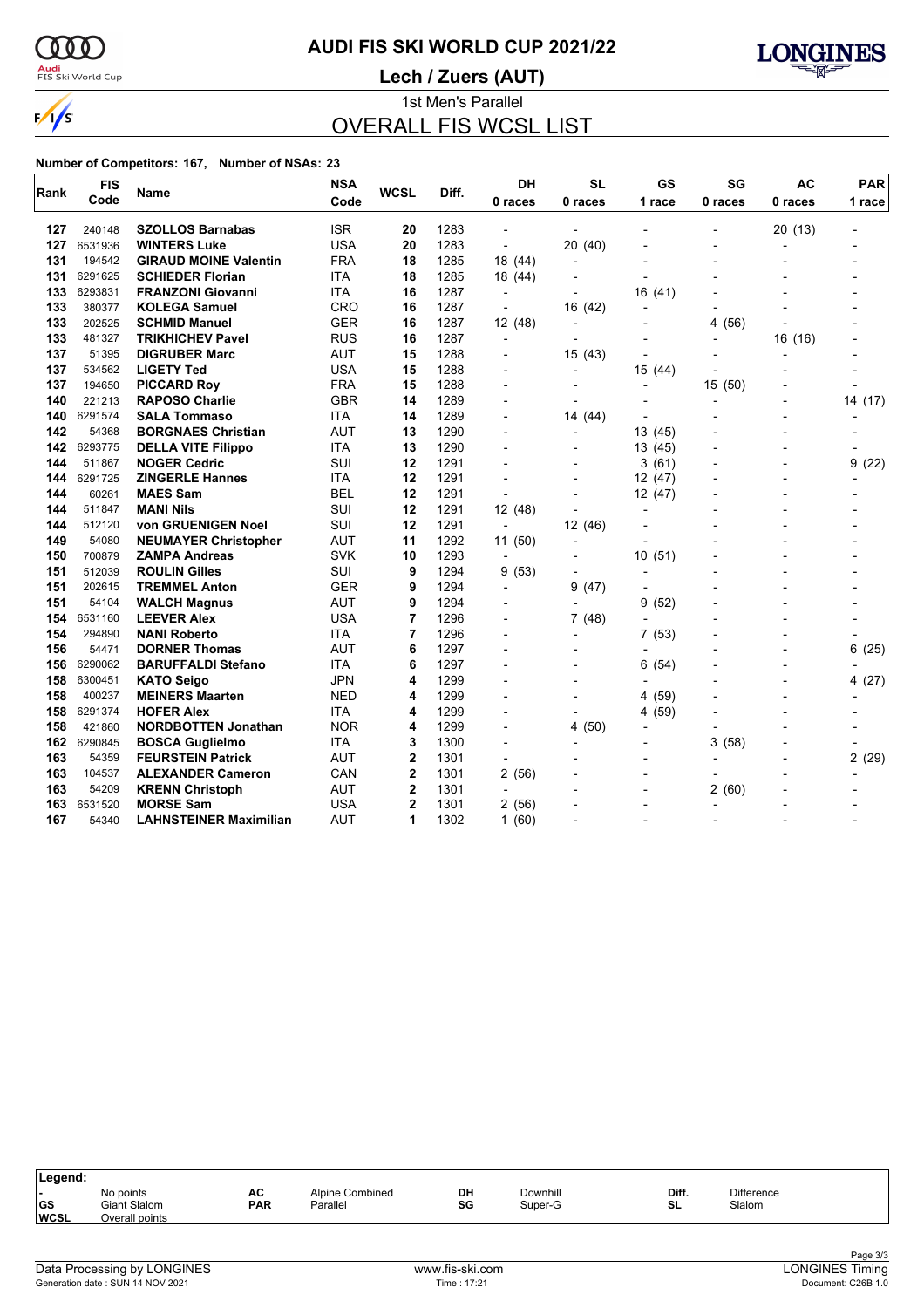

# **AUDI FIS SKI WORLD CUP 2021/22**

**Lech / Zuers (AUT)**



### 1st Men's Parallel FIS NATION CUP

**Number of Nations: 15**

| Rank NSA |            | <b>Name</b>                     | <b>Points</b> | Diff. | <b>DH</b>                | <b>SL</b>                | GS                       | SG                       | AC                       | <b>PAR</b> | TE |
|----------|------------|---------------------------------|---------------|-------|--------------------------|--------------------------|--------------------------|--------------------------|--------------------------|------------|----|
|          | 1 AUT      | Austria                         | 368           |       |                          | $\overline{\phantom{a}}$ | 116                      | $\overline{\phantom{0}}$ | $\overline{\phantom{a}}$ | 252        |    |
|          | 2 SUI      | <b>Switzerland</b>              | 220           | 148   |                          | -                        | 197                      |                          | $\overline{\phantom{0}}$ | 23         |    |
| 3        | <b>NOR</b> | Norway                          | 205           | 163   |                          | $\overline{\phantom{0}}$ | 87                       |                          | $\overline{\phantom{0}}$ | 118        |    |
|          | 4 SLO      | Slovenia                        | 124           | 244   |                          |                          | 66                       |                          |                          | 58         |    |
|          | 5 FRA      | <b>France</b>                   | 122           | 246   | $\overline{\phantom{a}}$ | $\overline{\phantom{0}}$ | 81                       |                          | $\overline{\phantom{0}}$ | 41         |    |
| 6        | CAN        | Canada                          | 103           | 265   | $\overline{\phantom{a}}$ | $\overline{\phantom{a}}$ | 22                       | $\overline{\phantom{0}}$ | $\overline{\phantom{0}}$ | 81         |    |
|          | <b>GER</b> | Germany                         | 95            | 273   | $\overline{\phantom{a}}$ | $\overline{\phantom{a}}$ | 26                       | $\blacksquare$           | $\overline{\phantom{a}}$ | 69         |    |
| 8        | <b>ITA</b> | Italy                           | 74            | 294   | $\overline{\phantom{0}}$ | $\overline{\phantom{0}}$ | 48                       | $\blacksquare$           | $\overline{\phantom{a}}$ | 26         |    |
| 9        | <b>USA</b> | <b>United States of America</b> | 40            | 328   | $\overline{\phantom{0}}$ | $\overline{\phantom{0}}$ | 40                       |                          | $\overline{\phantom{0}}$ |            |    |
| 10       | CRO        | Croatia                         | 36            | 332   | $\overline{\phantom{0}}$ | $\overline{\phantom{a}}$ | 29                       | -                        | $\overline{\phantom{0}}$ |            |    |
| 11       | <b>BEL</b> | <b>Belgium</b>                  | 15            | 353   |                          |                          | $\overline{\phantom{0}}$ |                          | $\overline{\phantom{0}}$ | 15         |    |
| 12       | <b>GBR</b> | <b>Great Britain</b>            | 14            | 354   |                          |                          | -                        |                          |                          | 14         |    |
| 13       | SWE        | <b>Sweden</b>                   | 10            | 358   | $\overline{\phantom{a}}$ |                          |                          |                          | -                        | 10         |    |
| 14       | <b>JPN</b> | Japan                           | 4             | 364   | $\overline{\phantom{a}}$ | $\overline{\phantom{0}}$ |                          | $\blacksquare$           | $\overline{\phantom{0}}$ | 4          |    |
| 15       | <b>SVK</b> | Slovakia                        | 3             | 365   |                          |                          | 3                        |                          |                          |            |    |
|          |            |                                 |               |       |                          |                          |                          |                          |                          |            |    |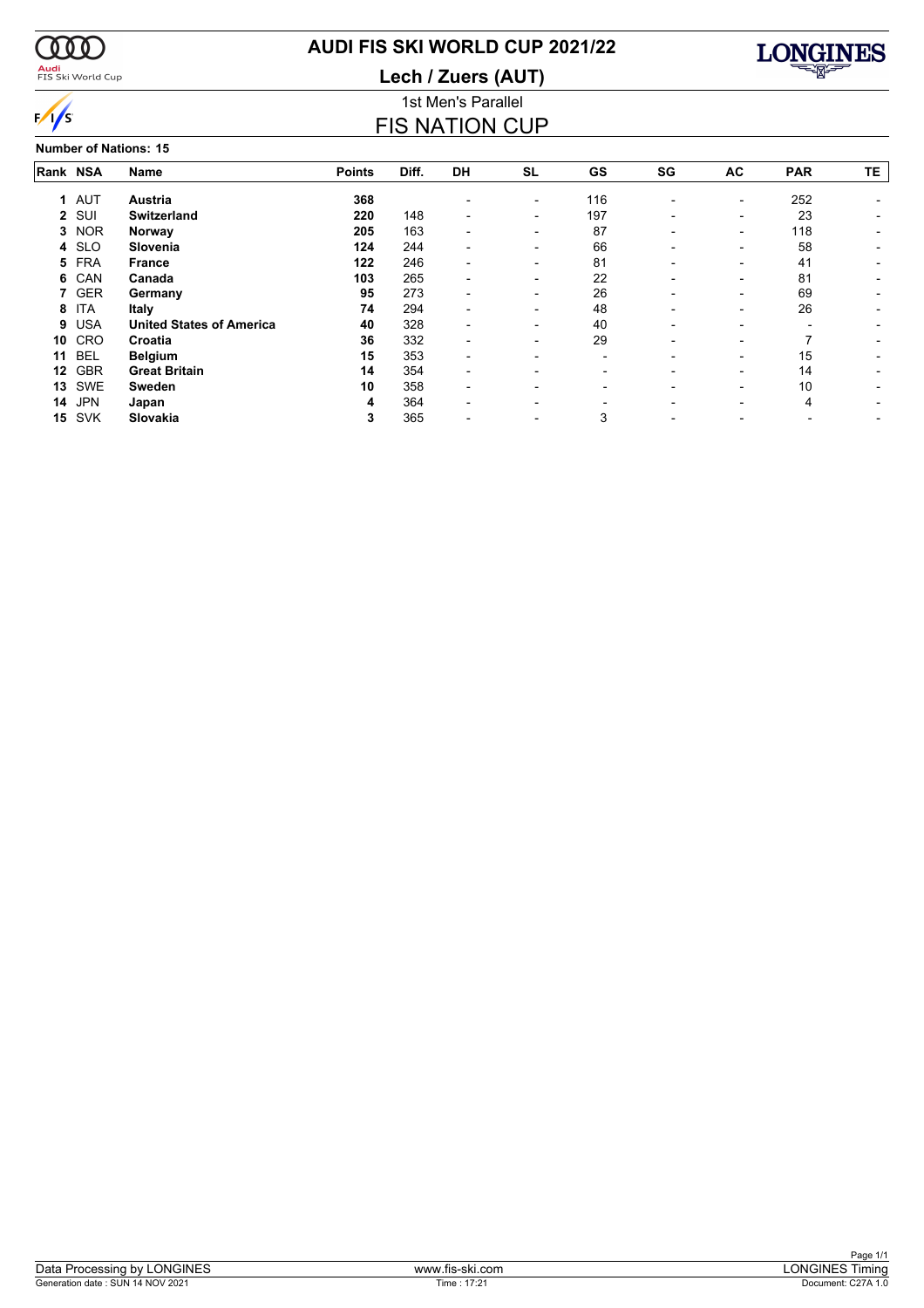$\sqrt{s}$ 

### <mark>Audi</mark><br>FIS Ski World Cup

# **AUDI FIS SKI WORLD CUP 2021/22**

**Lech / Zuers (AUT)**



### 1st Men's Parallel OVERALL FIS NATION CUP

**Number of Nations: 17**

|               |     | Overall | <b>DH Points</b> |     |   |   |     | <b>SL Points</b> |                          |     | <b>GS Points</b>         |     |     | <b>SG Points</b> |   | <b>AC Points</b> |                          |                          |     | <b>PAR Points</b> | <b>TE Points</b>         |       |
|---------------|-----|---------|------------------|-----|---|---|-----|------------------|--------------------------|-----|--------------------------|-----|-----|------------------|---|------------------|--------------------------|--------------------------|-----|-------------------|--------------------------|-------|
| <b>RK NSA</b> | M+W | м       | W                | M+W | м | W | M+W | м                | W                        | M+W | м                        | W   | M+W | м                | w | M+W              | м                        | W                        | M+W | м                 | W                        | $M+W$ |
| 1 AUT         | 566 | 368     | 198              |     |   |   |     |                  |                          | 226 | 116                      | 110 |     |                  |   |                  |                          |                          | 340 | 252               | 88                       |       |
| 2 NOR         | 464 | 205     | 259              | ۰   |   |   |     |                  | $\overline{\phantom{a}}$ | 159 | 87                       | 72  |     |                  |   |                  | $\overline{\phantom{a}}$ | $\overline{\phantom{a}}$ | 305 | 118               | 187                      |       |
| 3 SUI         | 393 | 220     | 173              |     |   |   |     |                  |                          | 290 | 197                      | 93  |     |                  |   |                  |                          |                          | 103 | 23                | 80                       |       |
| 4 SLO         | 323 | 124     | 199              |     |   |   |     |                  |                          | 133 | 66                       | 67  |     |                  |   |                  |                          |                          | 190 | 58                | 132                      |       |
| 5 FRA         | 199 | 122     | -77              |     |   |   |     |                  |                          | 123 | 81                       | 42  |     |                  |   |                  |                          |                          | 76  | 41                | 35                       |       |
| 6 USA         | 194 | 40      | 154              |     |   |   |     |                  |                          | 188 | 40                       | 148 |     |                  |   |                  |                          |                          | 6   |                   | 6                        |       |
| 7 GER         | 159 | 95      | 64               |     |   |   |     |                  | $\blacksquare$           | 29  | 26                       | 3   |     |                  |   |                  |                          | $\overline{\phantom{a}}$ | 130 | 69                | 61                       |       |
| 8 CAN         | 139 | 103     | 36               |     |   |   |     |                  |                          | 58  | 22                       | 36  |     |                  |   |                  |                          |                          | 81  | 81                | $\overline{\phantom{a}}$ |       |
| 8 ITA         | 139 | 74      | 65               |     |   |   |     |                  |                          | 63  | 48                       | 15  |     |                  |   |                  |                          |                          | 76  | 26                | 50                       |       |
| <b>10 SWE</b> | 92  | 10      | 82               |     |   |   |     |                  |                          | 27  | $\overline{\phantom{0}}$ | 27  |     |                  |   |                  |                          |                          | 65  | 10                | 55                       |       |
| <b>11 SVK</b> | 63  | 3       | 60               |     |   |   |     |                  |                          | 63  | 3                        | 60  |     |                  |   |                  |                          |                          |     |                   |                          |       |
| <b>12 CRO</b> | 36  | 36      |                  |     |   |   |     |                  |                          | 29  | 29                       |     |     |                  |   |                  |                          |                          |     |                   |                          |       |
| <b>13 GBR</b> | 34  | 14      | 20               |     |   |   |     |                  | $\blacksquare$           | 20  | $\overline{\phantom{a}}$ | 20  |     |                  |   |                  |                          |                          | 14  | 14                |                          |       |
| <b>14 POL</b> | 24  |         | 24               |     |   |   |     |                  |                          |     |                          |     |     |                  |   |                  |                          |                          | 24  | $\blacksquare$    | 24                       |       |
| <b>14 NZL</b> | 24  |         | 24               |     |   |   |     |                  |                          | 24  |                          | 24  |     |                  |   |                  |                          |                          |     |                   |                          |       |
| <b>16 BEL</b> | 15  | 15      |                  |     |   |   |     |                  |                          |     |                          |     |     |                  |   |                  |                          |                          | 15  | 15                |                          |       |
| 17 JPN        | 4   |         |                  |     |   |   |     |                  |                          |     |                          |     |     |                  |   |                  |                          |                          | 4   | 4                 |                          |       |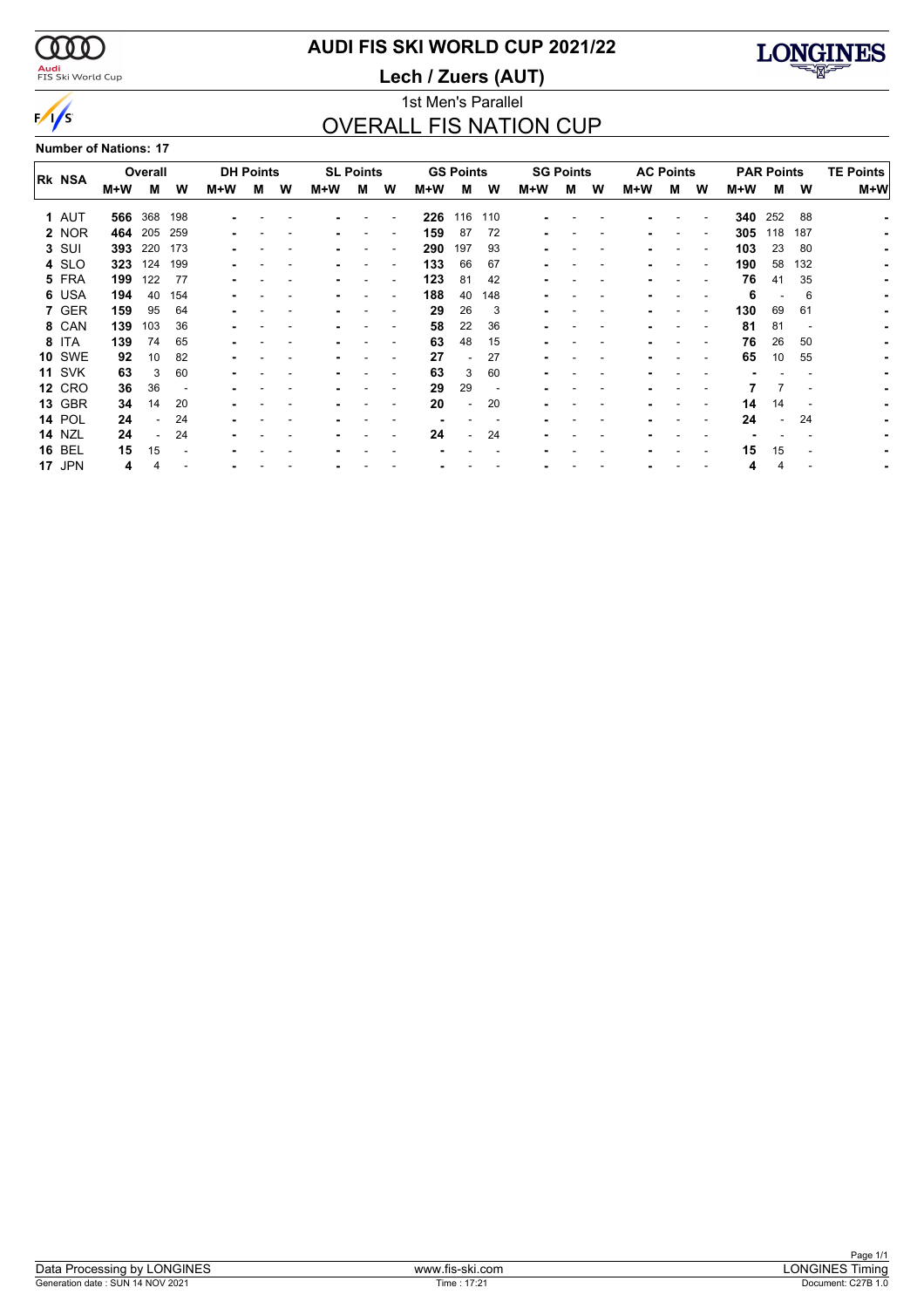

### <mark>Audi</mark><br>FIS Ski World Cup

# **AUDI FIS SKI WORLD CUP 2021/22**

**Lech / Zuers (AUT)**



### 1st Men's Parallel BRANDS STANDINGS

#### **Number of Brands: 6**

|   | Rank Name  | <b>Points</b> | Diff. | DH                       | SL                       | GS                       | SG                       | AC                       | <b>PAR</b>               |
|---|------------|---------------|-------|--------------------------|--------------------------|--------------------------|--------------------------|--------------------------|--------------------------|
|   | Rossignol  | 375           |       | $\overline{\phantom{a}}$ | $\overline{\phantom{a}}$ | 100                      | $\overline{\phantom{0}}$ | $\overline{\phantom{0}}$ | 275                      |
|   | 2 Head     | 105           | 270   | $\overline{\phantom{0}}$ | $\overline{\phantom{0}}$ | 45                       | $\overline{\phantom{0}}$ | $\overline{\phantom{0}}$ | 60                       |
|   | 3 Stoeckli | 100           | 275   | $\overline{\phantom{0}}$ | $\overline{\phantom{0}}$ | 100                      |                          | -                        |                          |
|   | 4 Salomon  | 80            | 295   | -                        | $\overline{\phantom{a}}$ | 80                       | $\overline{\phantom{a}}$ | $\overline{\phantom{0}}$ | $\overline{\phantom{a}}$ |
|   | 5 Dynastar | 50            | 325   | $\overline{\phantom{0}}$ | ٠                        | 50                       | $\overline{\phantom{0}}$ | -                        | $\overline{\phantom{a}}$ |
| 6 | Voelkl     | 40            | 335   | $\overline{\phantom{0}}$ | $\overline{\phantom{0}}$ | $\overline{\phantom{0}}$ | $\overline{\phantom{0}}$ | -                        | 40                       |